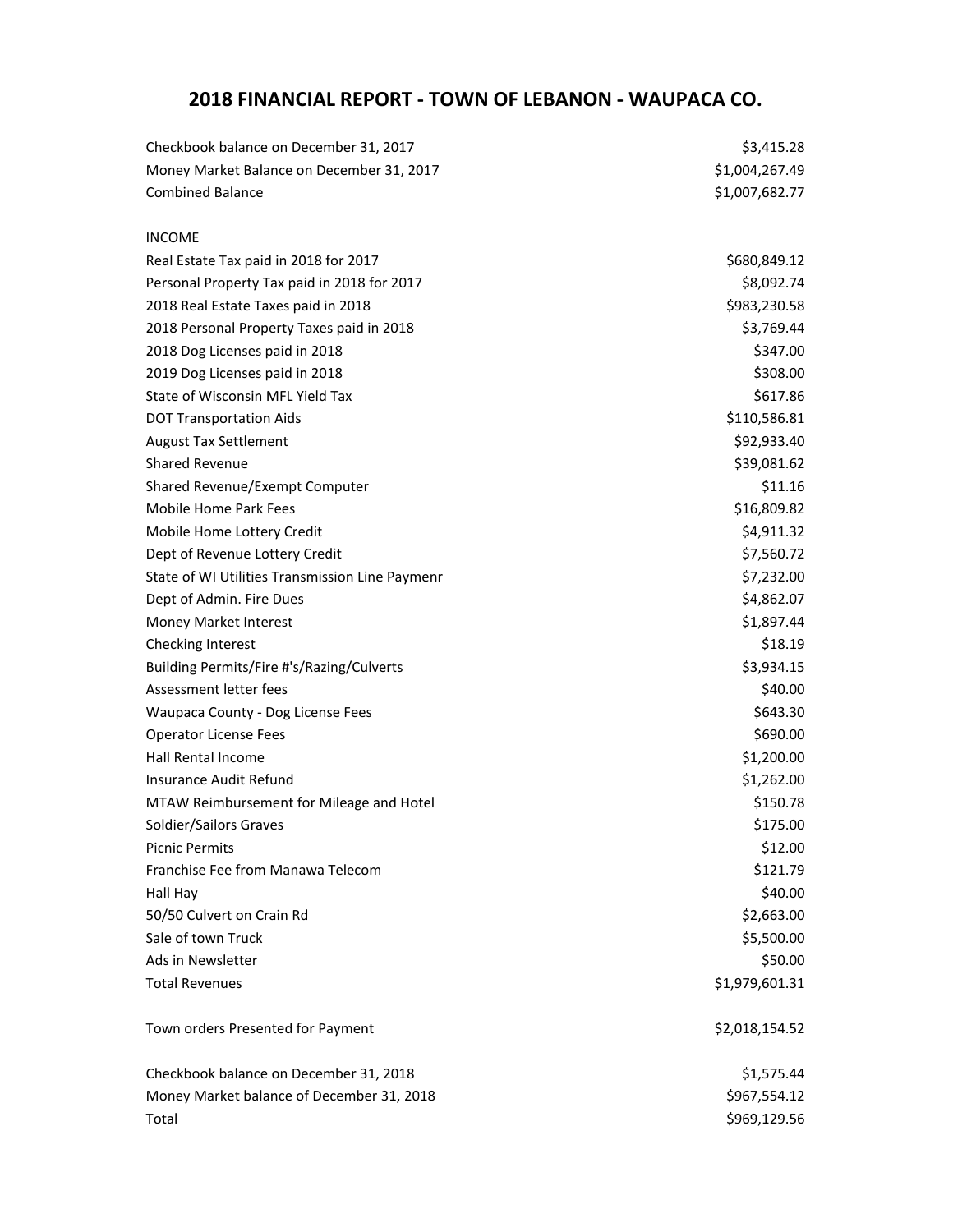## **2018 FINANCIAL REPORT - TOWN OF LEBANON - WAUPACA CO.**

Total town indebtedness - \$116,483.59 - owed to Wolf River Community Bank as of 12/31/2018

| Asset Value (from Insurance Statement)           |              |
|--------------------------------------------------|--------------|
| Building (insured at amount, including contents) | \$369,534.00 |
| Land at Town Hall                                | \$30,000.00  |
| Town Land                                        | \$7,500.00   |
| 2019 Ford F550 Truck w/plow and sander           | \$87,500.00  |
| 1999 IHC Truck w/Plow                            | \$13,500.00  |
| 1986 Massey Ferguson Tractor                     | \$11,000.00  |
| Tools                                            | \$5,000.00   |
|                                                  | \$524,034.00 |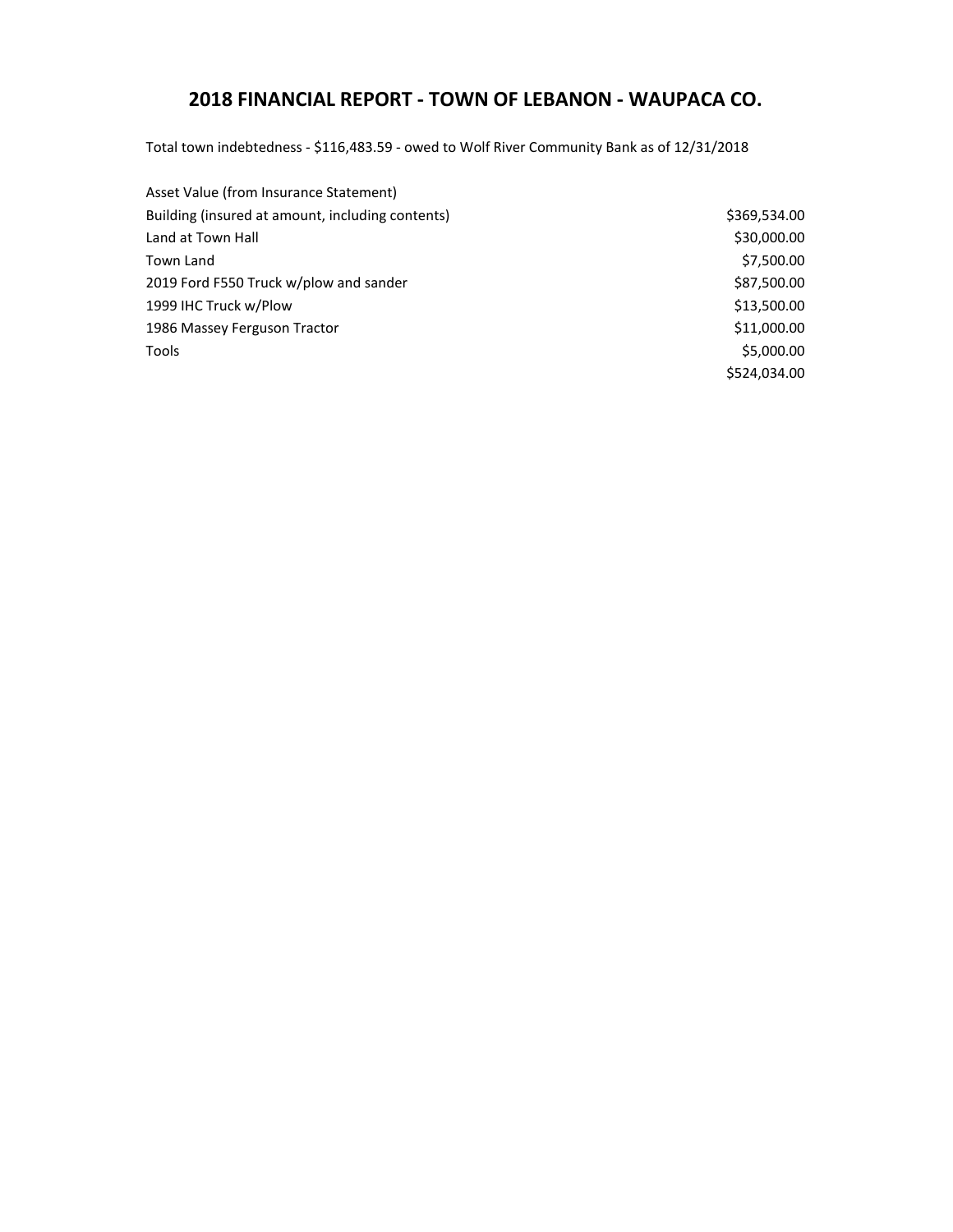## **TOWN OF LEBANON ACCOUNT TRANSACTIONS - EXPENSES WOLF RIVER BANK CHECKING 1/1/2018 THROUGH 12/31/2018**

| <b>NUMBER</b> | DATE                  | <b>PAYEE</b>                           | <b>ACCOUNT</b>              | <b>AMOUNT</b> |
|---------------|-----------------------|----------------------------------------|-----------------------------|---------------|
| 4683          |                       | 1/12/2018 Waupaca Co Treasurer         | January Tax Settlement      | \$355,418.78  |
| 4684          |                       | 1/12/2018 Clintonville School District | January Tax Settlement      | \$13.18       |
| 4685          |                       | 1/12/2018 Manawa School District       | January Tax Settlement      | \$78,268.48   |
| 4686          |                       | 1/12/2018 New London School District   | January Tax Settlement      | \$393,189.40  |
| 4687          | 1/12/2018 FVTC        |                                        | January Tax Settlement      | \$55,811.46   |
| 4688          |                       | 1/15/2018 Jack Vandezuchte             | Real Estate Tax Overpayment | \$77.97       |
| 4689          | 1/15/2018 Josh Wolf   |                                        | Real Estate Tax Overpayment | \$96.64       |
| 4690          |                       | 1/15/2018 Corey Prinsen                | Real Estate Tax Overpayment | \$59.12       |
| 4691          |                       | 1/15/2018 Patrick Plamann              | Real Estate Tax Overpayment | \$282.64      |
| 4692          |                       | 1/15/2018 Daniel Jones                 | Real Estate Tax Overpayment | \$82.73       |
| 4693          |                       | 1/15/2018 Lori Fitzgerald              | Real Estate Tax Overpayment | \$39.51       |
| 4694          |                       | 1/15/2018 Brent Seavecki               | Real Estate Tax Overpayment | \$110.44      |
| 4695          |                       | 1/15/2018 Brian Moeller                | Real Estate Tax Overpayment | \$34.46       |
| 4696          |                       | 1/15/2018 Chad Mader                   | Real Estate Tax Overpayment | \$106.23      |
| 4697          |                       | 1/15/2018 Garrett Knoespel             | Real Estate Tax Overpayment | \$83.55       |
| 4698          |                       | 1/15/2018 Mitchell Flease              | Real Estate Tax Overpayment | \$302.63      |
| 4699          |                       | 1/15/2018 Charles Weber                | Real Estate Tax Overpayment | \$202.62      |
| 4700          |                       | 1/15/2018 Jeff Weyenberg               | Real Estate Tax Overpayment | \$387.17      |
| 4701          |                       | 1/15/2018 Kurtis Kulinski              | Real Estate Tax Overpayment | \$83.88       |
| 4702          |                       | 1/15/2018 Renee Roman                  | Real Estate Tax Overpayment | \$42.02       |
| 4703          | 1/15/2018 Jim Sawall  |                                        | Real Estate Tax Overpayment | \$93.87       |
| 4704          |                       | 1/15/2018 David Hensel                 | Real Estate Tax Overpayment | \$99.60       |
| 4705          |                       | 1/15/2018 Lindon Gerndt                | Real Estate Tax Overpayment | \$62.10       |
| 4706          |                       | 1/15/2018 Thomas Westphal              | Real Estate Tax Overpayment | \$51.68       |
| 4707          |                       | 1/15/2018 Roberta Schucknecht          | Real Estate Tax Overpayment | \$74.56       |
| 4708          |                       | 1/15/2018 John Sterel                  | Real Estate Tax Overpayment | \$336.52      |
| 4709          |                       | 1/15/2018 Donald Schmoll               | Real Estate Tax Overpayment | \$91.69       |
| 4710          | 1/15/2018 Craig Sylte |                                        | Real Estate Tax Overpayment | \$147.42      |
| 4711          |                       | 1/15/2018 Aaron Harvey                 | Real Estate Tax Overpayment | \$71.56       |
| 4712          |                       | 1/15/2018 Sam Krueger                  | Real Estate Tax Overpayment | \$18.40       |
| 4713          |                       | 1/15/2018 Alan Young                   | Real Estate Tax Overpayment | \$57.31       |
| 4714          |                       | 1/15/2018 Daniel Crass                 | Real Estate Tax Overpayment | \$48.61       |
| 4715          |                       | 1/15/2018 City of New London           | <b>Fire Dues</b>            | \$14,071.00   |
| 4716          | 1/15/2018 MCC         |                                        | Roads                       | \$11,538.46   |
| 4717          |                       | 1/15/2018 Villiage of Bear Creek       | <b>Fire Dues</b>            | \$3,255.00    |
| 4718          |                       | 1/15/2018 Manawa Fire Department       | Fire Dues                   | \$1,910.71    |
| 4719          |                       | 1/15/2018 Manawa Rural Ambulance       | Ambulance                   | \$1,855.41    |
| 4720          |                       | 1/15/2018 Waupaca Co Treasurer         | Recycling                   | \$1,781.55    |
| 4721          |                       | 1/15/2018 Wolf River Bank              | Loan                        | \$1,645.03    |
| 4722          |                       | 1/15/2018 Waupaca County Highway       | Roads                       | \$1,238.05    |
| 4723          |                       | 1/15/2018 US Treasury                  | SS/Medicare                 | \$910.18      |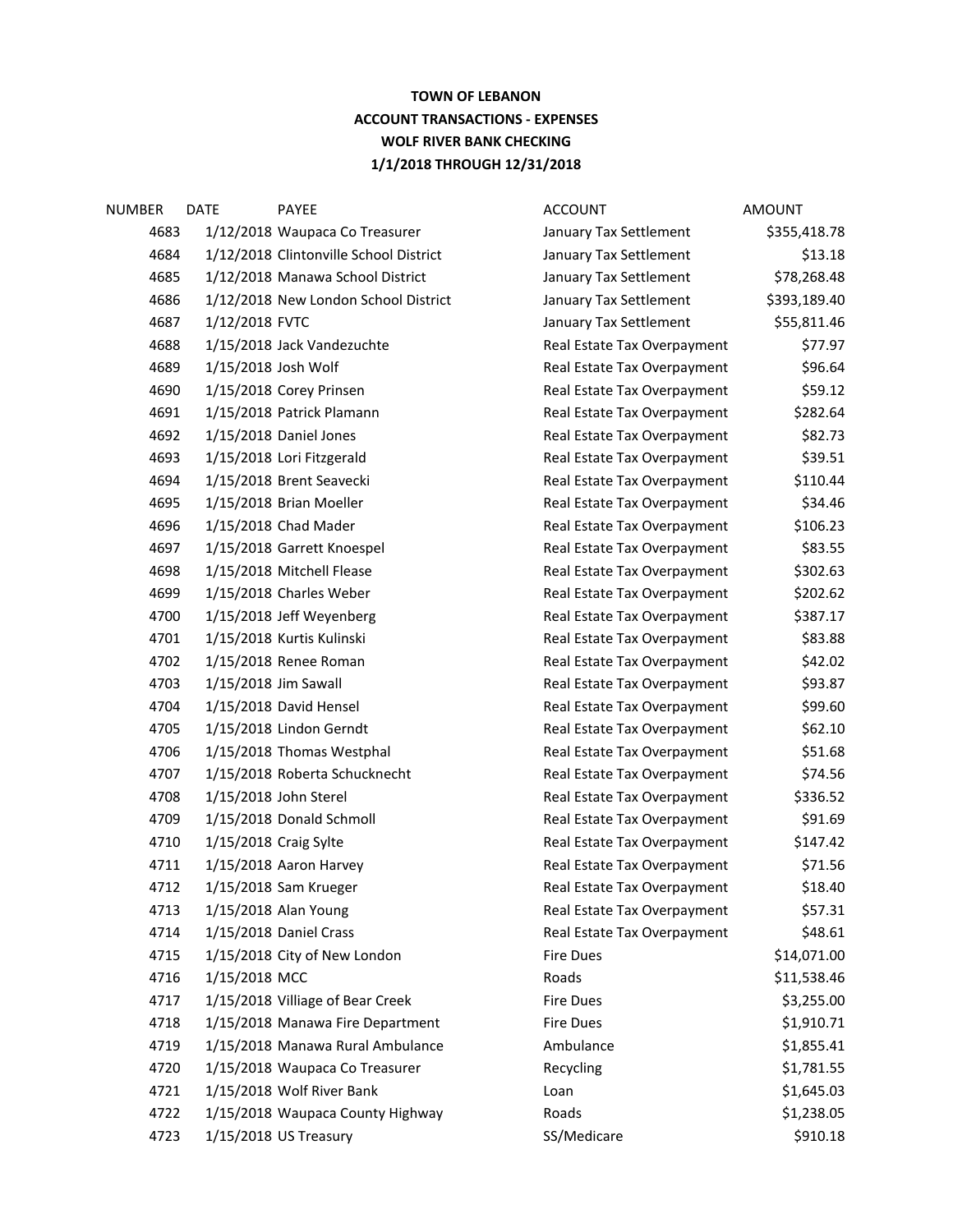| NUMBER | <b>DATE</b>          | <b>PAYEE</b>                           | <b>ACCOUNT</b>             |          | <b>AMOUNT</b> |
|--------|----------------------|----------------------------------------|----------------------------|----------|---------------|
| 4724   |                      | 1/15/2018 Nationwideionwide            | Retirement                 |          | \$680.80      |
| 4725   |                      | 1/15/2018 Highway Truck Parts          | Roads                      |          | \$431.00      |
| 4726   |                      | 1/15/2018 All-Net Consulting           | <b>Treasurer Software</b>  |          | \$200.00      |
| 4727   |                      | 1/15/2018 Silton Seifert Carlson       | Legal                      |          | \$187.50      |
| 4728   | 1/15/2018 AT&T       |                                        | Telephone                  |          | \$86.41       |
| 4729   |                      | 1/15/2018 Depot St Station             | Fuel                       |          | \$62.27       |
| 4730   |                      | 1/15/2018 Les Prochnow                 | Roads                      |          | \$28.30       |
| 4731   |                      | 1/26/2018 WE Energies                  | Utilities                  |          | \$162.65      |
| 4732   | 1/15/2018 M Lee      |                                        | Clerk                      |          | \$1,074.11    |
|        |                      | Salary                                 |                            | 1045     |               |
|        |                      | <b>EXPENSES</b>                        |                            | 83.45    |               |
|        |                      | Medicare tax                           |                            | $-15.15$ |               |
|        |                      | Nationwideionwide                      |                            | $-39.19$ |               |
| 4733   | 1/15/2018 L Tank     |                                        | Treasurer                  |          | \$591.55      |
|        |                      | Salary                                 |                            | 583.34   |               |
|        |                      | <b>EXPENSES</b>                        |                            | 38.55    |               |
|        |                      | Medicare tax                           |                            | $-8.46$  |               |
|        |                      | Nationwideionwide                      |                            | $-21.88$ |               |
| 4734   |                      | 1/15/2018 Gold Cross Ambulance         | Ambulance                  |          | \$4,333.16    |
| 4735   | 1/15/2018 WTA        |                                        | <b>District Meeting</b>    |          | \$240.00      |
| 4736   |                      | 2/16/2018 Waupaca Co                   | <b>February Settlement</b> |          | \$224,625.36  |
| 4737   |                      | 2/16/2018 Clintonville School District | <b>February Settlement</b> |          | \$8.19        |
| 4738   |                      | 2/16/2018 Manawa School District       | <b>February Settlement</b> |          | \$48,534.99   |
| 4739   |                      | 2/16/2018 New London School District   | <b>February Settlement</b> |          | \$243,820.28  |
| 4740   | 2/16/2018 FVTC       |                                        | <b>February Settlement</b> |          | \$34,609.20   |
| 4741   | 2/19/2018 MCC        |                                        | Roads                      |          | \$22,186.58   |
| 4742   |                      | 2/19/2018 Wolf River Bank              | Hall Loan                  |          | \$1,645.03    |
| 4743   |                      | 2/19/2018 Waupaca County Highway       | Roads                      |          | \$1,387.64    |
| 4744   | 2/19/2018 MARCC      |                                        | Recycling                  |          | \$835.50      |
| 4745   |                      | 2/19/2018 Waupaca County Treasurer     | Election                   |          | \$500.00      |
| 4746   |                      | 2/19/2018 Silton Seifert Carlson       | Legal                      |          | \$352.50      |
| 4747   |                      | 2/19/2018 Depot St Station             | Fuel                       |          | \$338.59      |
| 4748   | 2/19/2018 Print Shop |                                        | Newsletter                 |          | \$232.31      |
| 4749   | 2/19/2018 AT&T       |                                        | Telephone                  |          | \$86.88       |
| 4750   |                      | 2/19/2018 Karen Handschke              | Election                   |          | \$55.36       |
| 4751   |                      | 2/19/2018 Karyl Hebel                  | Election                   |          | \$55.36       |
| 4752   |                      | 2/19/2018 Margaret Fietzer             | Election                   |          | \$50.86       |
| 4753   |                      | 2/19/2018 Deborah Sorenson             | Election                   |          | \$50.86       |
| 4754   | 2/19/2018 WTA        |                                        | Clerk Exp                  |          | \$40.00       |
| 4755   |                      | 2/26/2018 WE Energies                  | Utilities                  |          | \$132.90      |
| 4756   | 2/19/2018 M Lee      |                                        | Clerk                      |          | \$1,100.86    |
|        |                      | Salary and Per Diem                    |                            | 1161.25  |               |
|        |                      | Medicare tax                           |                            | $-16.84$ |               |
|        |                      | Nationwideionwide                      |                            | 43.55    |               |
| 4757   | 2/19/2018 L Tank     |                                        | Treasurer                  |          | \$553.00      |
|        |                      | Salary                                 |                            | 583.34   |               |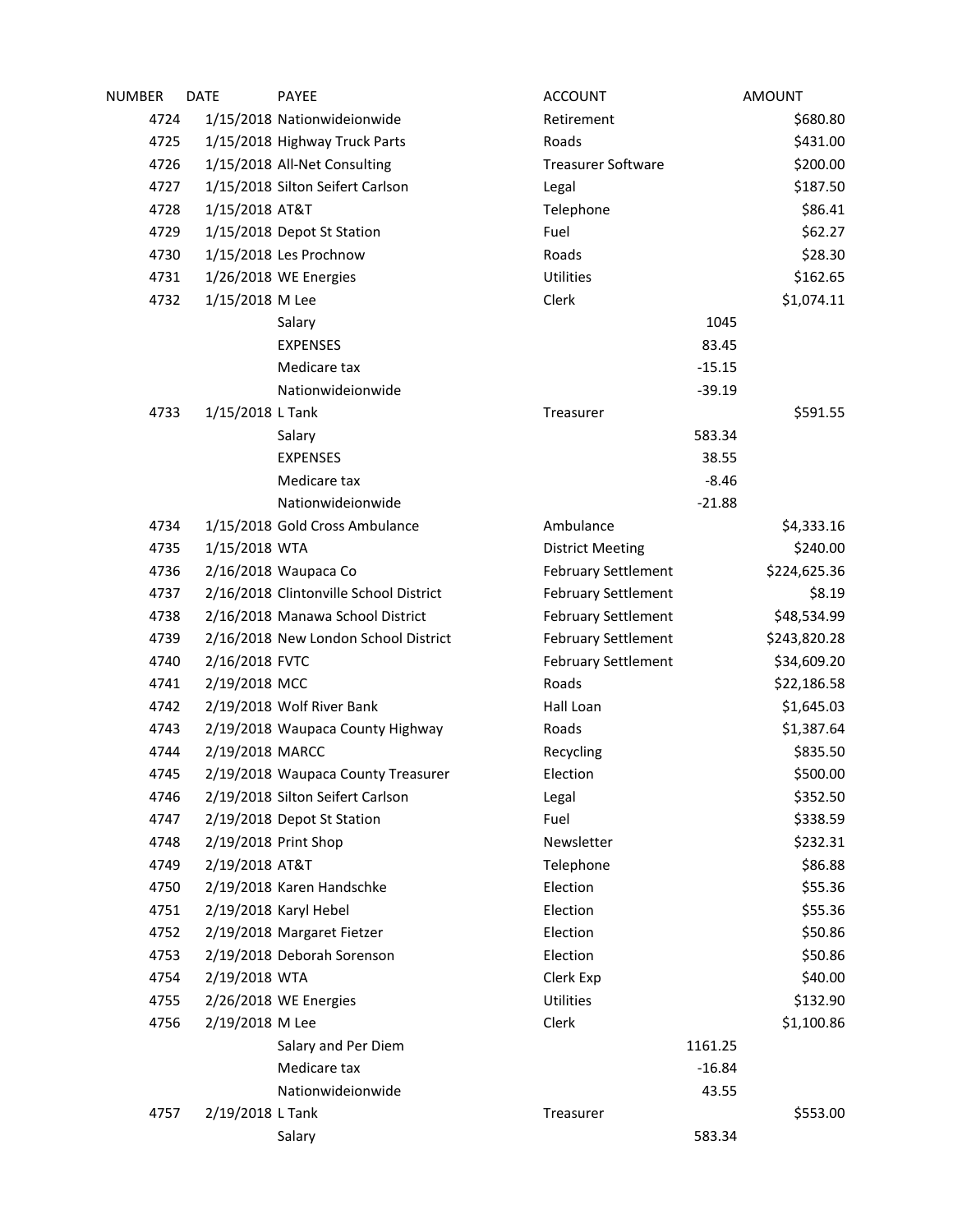| NUMBER | <b>DATE</b>         | <b>PAYEE</b>                     | <b>ACCOUNT</b>              | <b>AMOUNT</b> |
|--------|---------------------|----------------------------------|-----------------------------|---------------|
|        |                     | Medicare tax                     |                             | $-8.46$       |
|        |                     | Nationwideionwide                |                             | $-21.88$      |
| 4758   |                     | 2/19/2018 C Chapman              | Plowing                     | \$298.29      |
|        |                     | Salary                           |                             | 323           |
|        |                     | Social security                  |                             | $-20.03$      |
|        |                     | Medicare tax                     |                             | $-4.68$       |
| 4759   |                     | 2/19/2018 Rural Mutual           | Work Comp Audit             | \$887.00      |
| 4760   |                     | 2/19/2018 Highway Truck Parts    | Roads                       | \$555.00      |
| 4761   |                     | 2/19/2018 Carow Land Survey      | Roads                       | \$2,500.00    |
| 4762   |                     | 2/19/2018 Kevin Stertz           | Real Estate Tax Overpayment | \$65.75       |
| 4763   |                     | 2/19/2018 Robb Hermes            | Real Estate Tax Overpayment | \$72.98       |
| 4764   |                     | 2/19/2018 Dan Wilfuer            | Real Estate Tax Overpayment | \$92.47       |
| 4765   |                     | 2/19/2018 Tanya Winkelman        | Real Estate Tax Overpayment | \$99.96       |
| 4766   |                     | 2/19/2018 James Frank            | Real Estate Tax Overpayment | \$96.71       |
| 4767   | 2/19/2018 MTAW      |                                  | <b>Treasurer Dues</b>       | \$55.00       |
| 4768   |                     | 2/19/2018 Brian & Lynn Olson     | Real Estate Tax Overpayment | \$110.50      |
| 4770   |                     | 2/19/2018 L Prochnow             | Hall Maint exp              | \$10.68       |
| 4771   |                     | 2/19/2018 Margaret Fietzer       | Election                    | \$135.38      |
| 4772   |                     | 2/19/2018 Dianne Gerndt          | Election                    | \$71.25       |
| 4773   |                     | 2/19/2018 Karen Handschke        | Election                    | \$156.75      |
| 4774   | 2/19/2018 B Jeffers |                                  | Election                    | \$64.13       |
| 4775   |                     | 2/19/2018 Margaret Klegin        | Election                    | \$71.25       |
| 4776   |                     | 2/19/2018 Edith Tietz            | Election                    | \$64.13       |
| 4777   |                     | 2/19/2018 Deborah Sorenson       | Election                    | \$135.38      |
| 4778   | 2/19/2018 MTAW      |                                  | Conference                  | \$120.00      |
| 4779   | 3/19/2018 MCC       |                                  | Roads                       | \$12,442.10   |
| 4780   |                     | 3/19/2018 Preuss Appraisal       | Assessor                    | \$3,000.00    |
| 4781   |                     | 3/19/2018 Wolf River Bank        | Loan                        | \$1,645.03    |
| 4782   |                     | 3/19/2018 Casey Excavating       | Roads                       | \$345.00      |
| 4783   |                     | 3/19/2018 Waupaca County Highway | Roads                       | \$233.64      |
| 4784   |                     | 3/19/2018 Depot St Station       | Fuel                        | \$216.59      |
| 4785   |                     | 3/19/2018 Silton Seifert Carlson | Legal                       | \$112.50      |
| 4786   | 3/19/2018 AT&T      |                                  | Telephone                   | \$91.32       |
| 4787   |                     | 3/24/2018 WE Energies            | <b>Utilities</b>            | \$128.09      |
| 4788   | 3/19/2018 M Lee     |                                  | Clerk                       | \$1,088.00    |
|        |                     | Salary                           |                             | 1000          |
|        |                     | Mileage                          |                             | 106.82        |
|        |                     | Per Diem                         |                             | 35            |
|        |                     | Medicare tax                     |                             | $-15.01$      |
|        |                     | Nationwideionwide                |                             | $-38.81$      |
| 4789   |                     | 3/19/2018 L Prochnow             | Chair                       | \$2,625.82    |
|        |                     | Salary                           |                             | 1000          |
|        |                     | Roads                            |                             | 971.5         |
|        |                     | Meetings                         |                             | 538.25        |
|        |                     | Mileage                          |                             | 200.02        |
|        |                     | <b>Hall Expense</b>              |                             | 10.17         |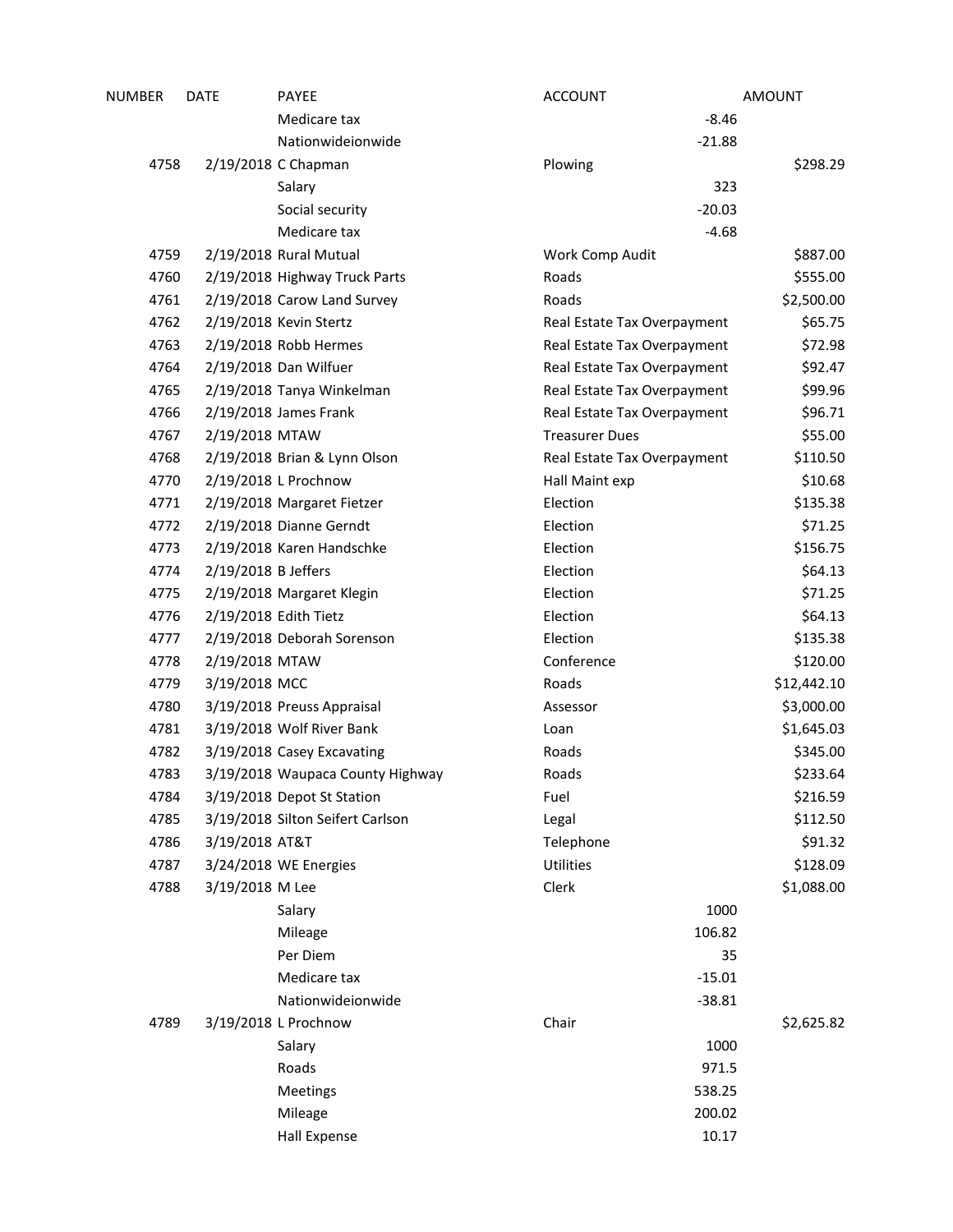| NUMBER | <b>DATE</b>        | PAYEE                            | <b>ACCOUNT</b>     |          | <b>AMOUNT</b> |
|--------|--------------------|----------------------------------|--------------------|----------|---------------|
|        |                    | Nationwideionwide                |                    | $-94.12$ |               |
| 4790   | 3/19/2018 L Tank   |                                  | Treasurer          |          | \$553.00      |
|        |                    | Salary                           |                    | 583.34   |               |
|        |                    | Medicare tax                     |                    | $-8.46$  |               |
|        |                    | Nationwideionwide                |                    | $-21.88$ |               |
| 4791   |                    | 3/19/2018 D Laughlin             | Sup                |          | \$750.11      |
|        |                    | Salary and Per Diem              |                    | 791.25   |               |
|        |                    | Medicare tax                     |                    | $-11.47$ |               |
|        |                    | Nationwideionwide                |                    | $-29.67$ |               |
| 4792   |                    | 3/19/2018 J Handschke            | Sup                |          | \$604.30      |
|        |                    | Salary, etc                      |                    | 628.25   |               |
|        |                    | Mileage                          |                    | 8.72     |               |
|        |                    | Medicare tax                     |                    | $-9.11$  |               |
|        |                    | Nationwideionwide                |                    | $-23.56$ |               |
| 4793   | 3/19/2018 R Dailey |                                  | P.C.               |          | \$32.32       |
|        |                    | Per Diem                         |                    | 35       |               |
|        |                    | Social security                  |                    | $-2.17$  |               |
|        |                    | Medicare tax                     |                    | $-0.51$  |               |
| 4794   | 3/19/2018 R Most   |                                  | P.C.               |          | \$32.32       |
|        |                    | Per Diem                         |                    | 35       |               |
|        |                    | Social security                  |                    | $-2.17$  |               |
|        |                    | Medicare tax                     |                    | $-0.51$  |               |
| 4795   | 3/19/2018 A Tank   |                                  | P.C.               |          | \$32.32       |
|        |                    | Per Diem                         |                    | 35       |               |
|        |                    | Social security                  |                    | $-2.17$  |               |
|        |                    | Medicare tax                     |                    | $-0.51$  |               |
| 4796   |                    | 3/19/2018 L Prochnow             | Permits            |          | \$19.25       |
|        |                    | Salary                           |                    | 20       |               |
|        |                    | Nationwideionwide                |                    | $-0.75$  |               |
| 4797   | 4/16/2018 MCC      |                                  | Roads              |          | \$2,988.56    |
| 4798   |                    | 4/16/2018 Manawa Fire Department | Fire               |          | \$1,910.71    |
| 4799   |                    | 4/16/2018 Manawa Rural Ambulance | Ambulance          |          | \$1,855.41    |
| 4800   |                    | 4/16/2018 Wolf River Bank        | Hall Loan          |          | \$1,645.03    |
| 4801   |                    | 4/16/2018 Nationwideionwide      | Retirement         |          | \$670.58      |
| 4802   | 4/16/2018 WTA      |                                  | Dues               |          | \$952.50      |
| 4803   |                    | 4/16/2018 Print Shop             | Newsletter         |          | \$469.33      |
| 4804   |                    | 4/16/2018 Silton Seifert Carlson | Legal              |          | \$450.00      |
| 4805   |                    | 4/16/2018 US Treasury            | SS/Medicare        |          | \$251.42      |
| 4806   |                    | 4/16/2018 Nicholas Traeger       | Lottery Credit     |          | \$108.75      |
| 4807   | 4/16/2018 AT&T     |                                  | Telephone          |          | \$95.81       |
| 4808   |                    | 4/16/2018 Depot St Station       | Roads              |          | \$78.94       |
| 4809   |                    | 4/16/2018 City of New London     | <b>Election Ad</b> |          | \$60.00       |
| 4810   |                    | 4/16/2018 Waupaca County Highway | Roads              |          | \$54.53       |
| 4811   |                    | 4/23/2018 WE Energies            | <b>Utilities</b>   |          | \$129.18      |
| 4812   | 4/16/2018 USPS     |                                  | Postage            |          | \$100.00      |
| 4813   | 4/16/2018 M Lee    |                                  | Clerk              |          | \$981.18      |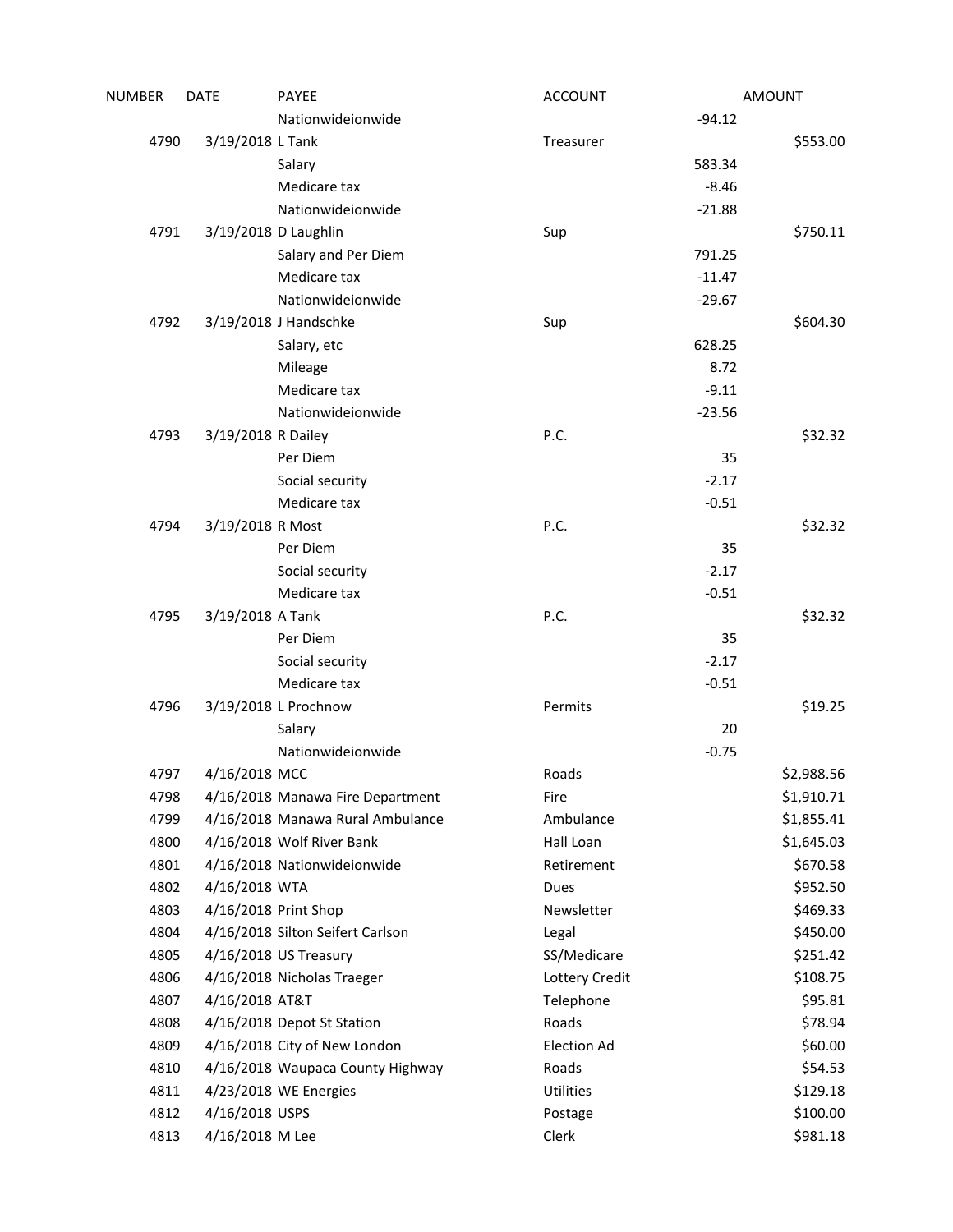| NUMBER       | <b>DATE</b>         | <b>PAYEE</b>                                            | <b>ACCOUNT</b>      |          | <b>AMOUNT</b>      |
|--------------|---------------------|---------------------------------------------------------|---------------------|----------|--------------------|
|              |                     | Salary                                                  |                     | 1000     |                    |
|              |                     | Per Diem                                                |                     | 35       |                    |
|              |                     | Medicare tax                                            |                     | $-15.01$ |                    |
|              |                     | Nationwideionwide                                       |                     | $-38.81$ |                    |
| 4814         |                     | 4/16/2018 Marg Fietzer                                  | Election            |          | \$140.13           |
| 4815         |                     | 4/16/2018 K Handschke                                   | Election            |          | \$162.25           |
| 4816         | 4/16/2018 K Hebel   |                                                         | Election            |          | \$162.25           |
| 4817         | 4/16/2018 B Jeffers |                                                         | Election            |          | \$68.88            |
| 4818         |                     | 4/16/2018 Marg Klegin                                   | Election            |          | \$71.25            |
| 4819         |                     | 4/16/2018 Deb Sorenson                                  | Election            |          | \$140.13           |
| 4820         | 4/16/2018 L Tank    |                                                         | Treasurer           |          | \$553.00           |
|              |                     | Salary                                                  |                     | 583.34   |                    |
|              |                     | Medicare tax                                            |                     | $-8.46$  |                    |
|              |                     | Nationwideionwide                                       |                     | $-21.88$ |                    |
| 4821         |                     | 4/16/2018 L Prochnow                                    | Permits             |          | \$69.28            |
|              |                     | Permit                                                  |                     | 40       |                    |
|              |                     | <b>Hall Expense</b>                                     |                     | 30.78    |                    |
|              |                     | Nationwideionwide                                       |                     | $-1.5$   |                    |
| 4822         | 4/16/2018 R Dailey  |                                                         | P.C.                |          | \$32.32            |
|              |                     | Per Diem                                                |                     | 35       |                    |
|              |                     | Social security                                         |                     | $-2.17$  |                    |
|              |                     | Medicare tax                                            |                     | $-0.51$  |                    |
| 4823         | 4/16/2018 R Most    |                                                         | P.C.                |          | \$32.32            |
|              |                     | Per Diem                                                |                     | 35       |                    |
|              |                     | Social security                                         |                     | $-2.17$  |                    |
|              |                     | Medicare tax                                            |                     | $-0.51$  |                    |
| 4824         | 4/16/2018 A Tank    |                                                         | P.C.                |          | \$32.32            |
|              |                     | Per Diem                                                |                     | 35       |                    |
|              |                     | Social security                                         |                     | $-2.17$  |                    |
|              |                     | Medicare tax                                            |                     | $-0.51$  |                    |
| 4825         |                     | 4/16/2018 Waupaca County Treasurer                      | Dogs                |          | \$559.50           |
| 4826         |                     | 4/16/2018 Villiage of Bear Creek                        | 2016-2017 Fire Dues |          | \$616.08           |
| 4827         |                     | 5/7/2018 Fleet Farm                                     | Hall expense        |          | \$133.02           |
| 4828         | 5/21/2018 MCC       |                                                         | Roads               |          | \$12,148.24        |
| 4829         |                     | 5/21/2018 Gold Cross                                    | Ambulance           |          | \$4,333.16         |
| 4830         |                     | 5/21/2018 Wolf River Bank                               | Hall loan           |          | \$1,645.03         |
| 4831         |                     | 5/21/2018 Highway Truck Parts                           | Roads               |          | \$1,029.54         |
| 4832         |                     | 5/21/2018 Depot St Station                              | Fuel                |          | \$499.12           |
| 4833         |                     | 5/21/2018 Waupaca County Highway                        | Roads               |          | \$451.74           |
| 4834         |                     | 5/21/2018 Silton Seifert Carlson                        | Legal               |          | \$150.00           |
| 4835         | 5/21/2018 AT&T      | 5/21/2018 C&B Rental                                    | Telephone<br>Roads  |          | \$103.54           |
| 4836         |                     |                                                         | Ads                 |          | \$102.36           |
| 4837<br>4838 |                     | 5/21/2018 NL Buyers Guide                               |                     |          | \$88.18            |
| 4839         |                     | 5/21/2018 Waupaca Co. PTF<br>5/21/2018 Driftwood Septic | Recycling           |          | \$75.30<br>\$65.00 |
| 4840         |                     |                                                         | Hall septic         |          |                    |
|              |                     | 5/21/2018 City of New London                            | Ad                  |          | \$19.00            |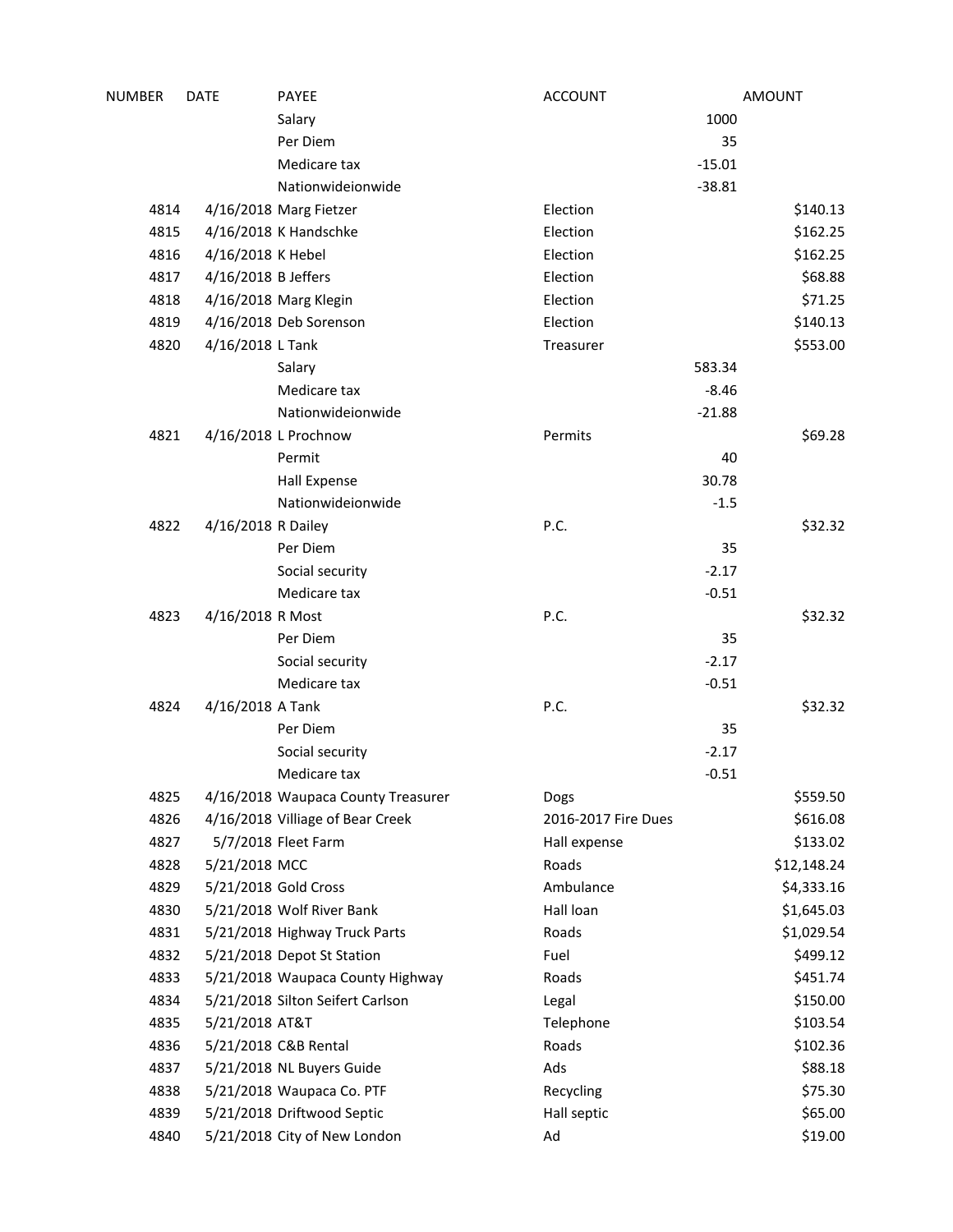| NUMBER | <b>DATE</b>          | PAYEE                                                | <b>ACCOUNT</b>             |          | <b>AMOUNT</b> |
|--------|----------------------|------------------------------------------------------|----------------------------|----------|---------------|
| 4841   |                      | 5/26/2018 WE Energies                                | Utilities                  |          | \$118.47      |
| 4842   |                      | 5/21/2018 Casey Excavating                           | Roads                      |          | \$771.80      |
| 4843   | 5/21/2018 L Tank     |                                                      | Treasurer                  |          | \$1,094.12    |
|        |                      | Salary                                               |                            | 583.33   |               |
|        |                      | Training                                             |                            | 165      |               |
|        |                      | <b>EXPENSES</b>                                      |                            | 281.15   |               |
|        |                      | Mileage                                              |                            | 103.55   |               |
|        |                      | Medicare tax                                         |                            | $-10.85$ |               |
|        |                      | Nationwideionwide                                    |                            | $-28.06$ |               |
| 4844   | 5/21/2018 R Dailey   |                                                      | <b>Planning Commission</b> |          | \$32.32       |
|        |                      | Per Diem                                             |                            | 32       |               |
|        |                      | Social security                                      |                            | $-2.17$  |               |
|        |                      | Medicare tax                                         |                            | $-0.51$  |               |
| 4845   | 5/21/2018 Kelly Lehl |                                                      | <b>Planning Commission</b> |          | \$32.32       |
|        |                      | Per Diem                                             |                            | 35       |               |
|        |                      | Social security                                      |                            | $-2.75$  |               |
|        |                      | Medicare tax                                         |                            | $-0.51$  |               |
| 4846   | 5/21/2018 R Most     |                                                      | <b>Planning Commission</b> |          | \$32.32       |
|        |                      | Per Diem                                             |                            | 35       |               |
|        |                      | Social security                                      |                            | $-2.17$  |               |
|        |                      | Medicare tax                                         |                            | $-0.51$  |               |
| 4847   | 5/21/2018 A Tank     |                                                      | <b>Planning Commission</b> |          | \$32.32       |
|        |                      | Per Diem                                             |                            | 35       |               |
|        |                      | Social security                                      |                            | $-2.17$  |               |
|        |                      | Medicare tax                                         |                            | $-0.51$  |               |
| 4848   |                      | 5/21/2018 L Prochnow                                 | Board of Review            |          | \$38.50       |
|        |                      | Per Diem                                             |                            | 40       |               |
|        |                      | Nationwide                                           |                            | $-1.5$   |               |
| 4849   |                      | 5/21/2018 J Handschke                                | Board of Review            |          | \$37.92       |
|        |                      | Per Diem                                             |                            | 40       |               |
|        |                      | Medicare tax                                         |                            | $-0.58$  |               |
|        |                      | Nationwide                                           |                            | $-1.5$   |               |
| 4850   | 5/17/2018 D Laughlin |                                                      | Board of Review            |          | \$37.92       |
|        |                      | Per Diem                                             |                            | 40       |               |
|        |                      | Medicare tax                                         |                            | $-0.58$  |               |
|        |                      | Nationwide                                           | Clerk                      | $-1.5$   |               |
| 4851   | 5/21/2018 M Lee      |                                                      |                            | 1000     | \$1,019.10    |
|        |                      | Salary                                               |                            | 35       |               |
|        |                      | <b>Planning Commission</b><br><b>Board of Review</b> |                            | 40       |               |
|        |                      | Medicare tax                                         |                            | $-15.59$ |               |
|        |                      | Nationwide                                           |                            | $-40.31$ |               |
| 4852   |                      | 5/21/2018 C Chapman                                  | Roads                      |          | \$661.69      |
|        |                      | Salary                                               |                            | 716.5    |               |
|        |                      | Social security                                      |                            | $-44.42$ |               |
|        |                      | Medicare tax                                         |                            | $-10.39$ |               |
|        |                      |                                                      |                            |          |               |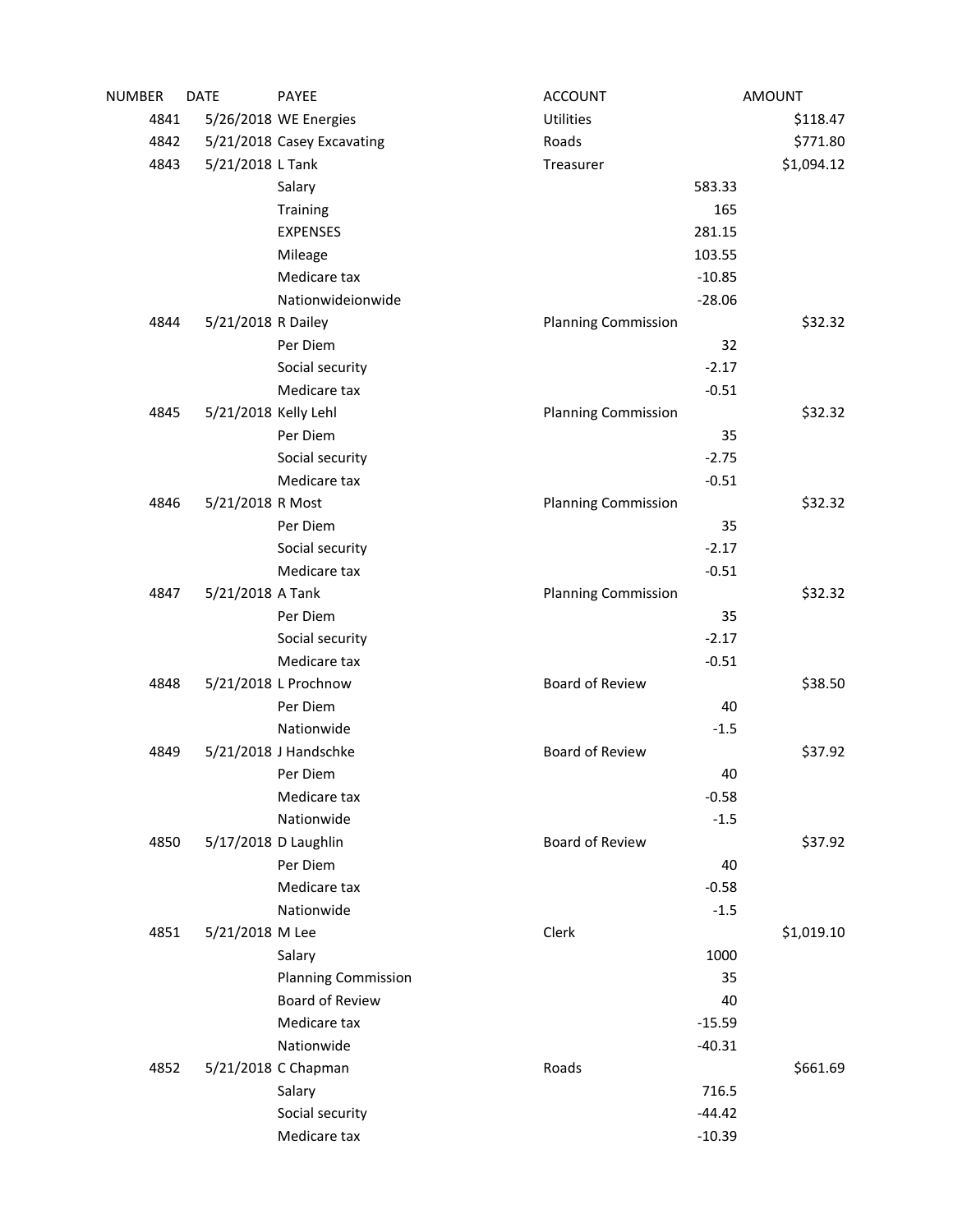| NUMBER | <b>DATE</b>          | <b>PAYEE</b>               | <b>ACCOUNT</b>              |           | <b>AMOUNT</b> |
|--------|----------------------|----------------------------|-----------------------------|-----------|---------------|
| 4853   | 5/21/2018 J Raddatz  |                            | Roads                       |           | \$1,526.78    |
|        |                      | Salary                     |                             | 1653.25   |               |
|        |                      | Social security            |                             | $-102.5$  |               |
|        |                      | Medicare tax               |                             | $-23.97$  |               |
| 4854   |                      | 5/21/2018 L Prochnow       | Permitz/Exp                 |           | \$66.42       |
|        |                      | <b>EXPENSES</b>            |                             | 39.95     |               |
|        |                      | Permit                     |                             | 27.5      |               |
|        |                      | Nationwide                 |                             | $-1.03$   |               |
| 4855   |                      | 5/21/2018 Mike Mehlberg    | <b>WTA Dues</b>             |           | \$10.00       |
| 4856   |                      | 5/21/2018 Bumper to Bumper | Roads                       |           | \$40.28       |
| 4857   |                      | 6/18/2018 Preuss Appraisal | Assessor                    |           | \$3,000.00    |
| 4858   |                      | 6/18/2018 Wolf River Bank  | Hall loan                   |           | \$1,645.03    |
| 4859   |                      | 6/18/2018 Waupaca County   | Dog Tags                    |           | \$141.75      |
| 4860   | 6/18/2018 AT&T       |                            | Hall Telephone              |           | \$100.53      |
| 4861   |                      | 6/18/2018 NL Buyers Guide  | <b>Board Exp Publishing</b> |           | \$38.23       |
| 4862   |                      | 6/18/2018 Depot St Station | Fuel                        |           | \$27.93       |
| 4863   |                      | 6/22/2018 WE Energies      | Utilities                   |           | \$112.58      |
| 4864   |                      | 6/18/2018 L Prochnow       | Salary                      |           | \$3,102.31    |
|        |                      | Salary & Per diem          |                             | 1340      |               |
|        |                      | Roads                      |                             | 1591      |               |
|        |                      | Mileage                    |                             | 281.22    |               |
|        |                      | Nationwide                 |                             | $-109.91$ |               |
| 4865   | 6/18/2018 M Lee      |                            | Clerk                       |           | \$948.00      |
|        |                      | Salary                     |                             | 1000      |               |
|        |                      | Medicare tax               |                             | $-14.5$   |               |
|        |                      | Nationwide                 |                             | $-37.5$   |               |
| 4866   | 6/18/2018 L Tank     |                            | Treasurer                   |           | \$553.00      |
|        |                      | Salary                     |                             | 583.33    |               |
|        |                      | Medicare tax               |                             | $-8.46$   |               |
|        |                      | Nationwide                 |                             | $-21.87$  |               |
| 4867   | 6/18/2018 D Laughlin |                            | Salary                      |           | \$749.87      |
|        |                      | Salary                     |                             | 791       |               |
|        |                      | Medicare tax               |                             | $-11.47$  |               |
|        |                      | Nationwide                 |                             | $-29.66$  |               |
| 4868   |                      | 6/18/2018 J Handschke      | Salary                      |           | \$654.07      |
|        |                      | Salary & Per diem          |                             | 675       |               |
|        |                      | Mileage                    |                             | 14.17     |               |
|        |                      | Medicare tax               |                             | $-9.79$   |               |
|        |                      | Nationwide                 |                             | $-25.31$  |               |
| 4869   | 6/18/2018 P Hanlon   |                            | <b>Building Inspection</b>  |           | \$138.52      |
|        |                      | Salary                     |                             | 150       |               |
|        |                      | Social security            |                             | $-9.3$    |               |
|        |                      | Medicare tax               |                             | $-2.18$   |               |
| 4870   |                      | 6/18/2018 Mark Roberts     | Roads                       |           | \$117.74      |
|        |                      | Salary                     |                             | 127.5     |               |
|        |                      | Social security            |                             | $-7.91$   |               |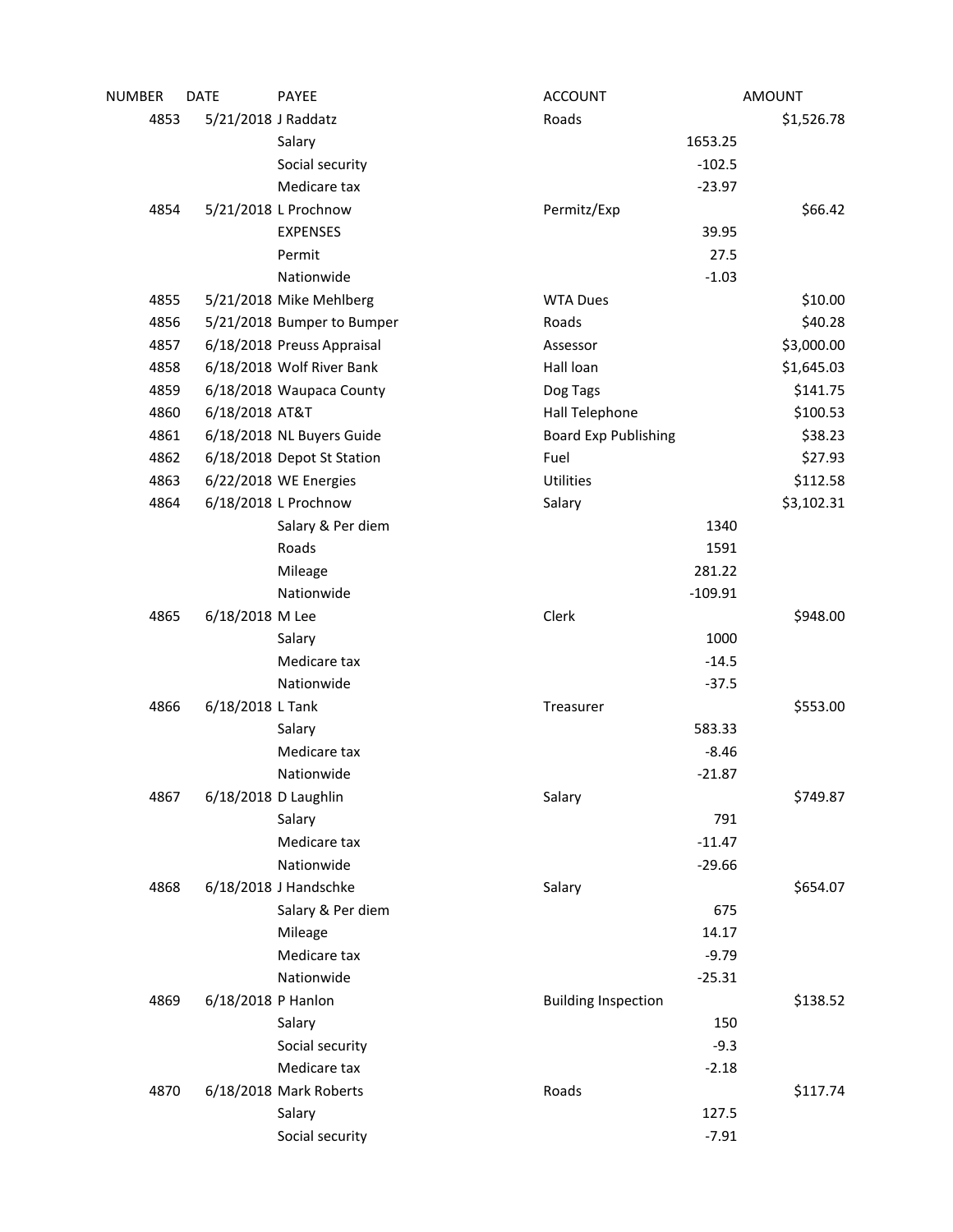| NUMBER | <b>DATE</b>       | <b>PAYEE</b>                       | <b>ACCOUNT</b>                |          | <b>AMOUNT</b> |
|--------|-------------------|------------------------------------|-------------------------------|----------|---------------|
|        |                   | Medicare tax                       |                               | $-1.85$  |               |
| 4871   | 6/18/2018 W Tietz |                                    | Roads                         |          | \$110.82      |
|        |                   | Salary                             |                               | 120      |               |
|        |                   | Social security                    |                               | $-7.44$  |               |
|        |                   | Medicare tax                       |                               | $-1.74$  |               |
| 4872   |                   | 6/18/2018 L Prochnow               | Permits                       |          | \$227.09      |
|        |                   | <b>EXPENSES</b>                    |                               | 166.93   |               |
|        |                   | Permits                            |                               | 62.5     |               |
|        |                   | Nationwide                         |                               | $-2.34$  |               |
| 4873   |                   | 6/18/2018 Carow Land Survey        | Roads                         |          | \$2,995.00    |
| 4874   |                   | 6/28/2018 Clintonville Motors      | <b>Truck Purchase Deposit</b> |          | \$1,000.00    |
| 4875   |                   | 7/16/2018 Green Bay Hwy Products   | Roads                         |          | \$2,820.02    |
| 4876   |                   | 7/16/2018 Casey Excavating         | Roads                         |          | \$2,505.98    |
| 4877   |                   | 7/16/2018 Manawa Fire Department   | Fire                          |          | \$1,910.71    |
| 4878   |                   | 7/16/2018 Manawa Rural Ambulance   | Ambulance                     |          | \$1,855.41    |
| 4879   |                   | 7/16/2018 Wolf River Bank          | Hall loan                     |          | \$1,645.03    |
| 4880   | 7/16/2018 MARCC   |                                    | Recycling                     |          | \$835.50      |
| 4881   | 7/16/2018 MCC     |                                    | Roads                         |          | \$681.70      |
| 4882   |                   | 7/16/2018 Print Shop               | Newsletter                    |          | \$469.28      |
| 4883   |                   | 7/16/2018 Waupaca Co Highway       | Roads                         |          | \$272.63      |
| 4884   |                   | 7/16/2018 Stearns Sound & Security | <b>Security System</b>        |          | \$247.50      |
| 4885   |                   | 7/16/2018 Depot St Station         | Fuel                          |          | \$145.54      |
| 4886   | 7/16/2018 AT&T    |                                    | Telephone                     |          | \$101.10      |
| 4887   |                   | 7/16/2018 NL Buyers Guide          | Ads                           |          | \$13.98       |
| 4888   |                   | 7/16/2018 Nationwide               | Retirement                    |          | \$725.36      |
| 4889   |                   | 7/16/2018 US Treasury              | Payroll Taxes                 |          | \$651.50      |
| 4890   |                   | 7/21/2018 WE Energies              | Utilities                     |          | \$140.17      |
| 4891   | 7/16/2018 M Lee   |                                    | Clerk                         |          | \$1,179.21    |
|        |                   | Salary                             |                               | 1000     |               |
|        |                   | <b>EXPENSES</b>                    |                               | 129.84   |               |
|        |                   | Mileage                            |                               | 101.37   |               |
|        |                   | Medicare tax                       |                               | $-14.5$  |               |
|        |                   | Nationwide                         |                               | $-37.5$  |               |
| 4892   | 7/16/2018 L Tank  |                                    | Treasurer                     |          | \$553.00      |
|        |                   | Salary                             |                               | 583.33   |               |
|        |                   | Medicare tax                       |                               | $-8.46$  |               |
|        |                   | Nationwide                         |                               | $-21.87$ |               |
| 4893   |                   | 7/16/2018 L Prochnow               | Permits                       |          | \$62.56       |
|        |                   | Salary                             |                               | 65       |               |
|        |                   | Nationwide                         |                               | $-2.44$  |               |
| 4894   | 7/16/2018 H Blum  |                                    | Hall                          |          | \$218.99      |
|        |                   | Salary                             |                               | 231      |               |
|        |                   | Medicare tax                       |                               | $-3.35$  |               |
|        |                   | Nationwide                         |                               | $-8.66$  |               |
| 4895   |                   | 7/16/2018 NL First Responders      | Donation                      |          | \$500.00      |
| 4896   |                   | 7/16/2018 Casey Excavating         | Roads                         |          | \$165.00      |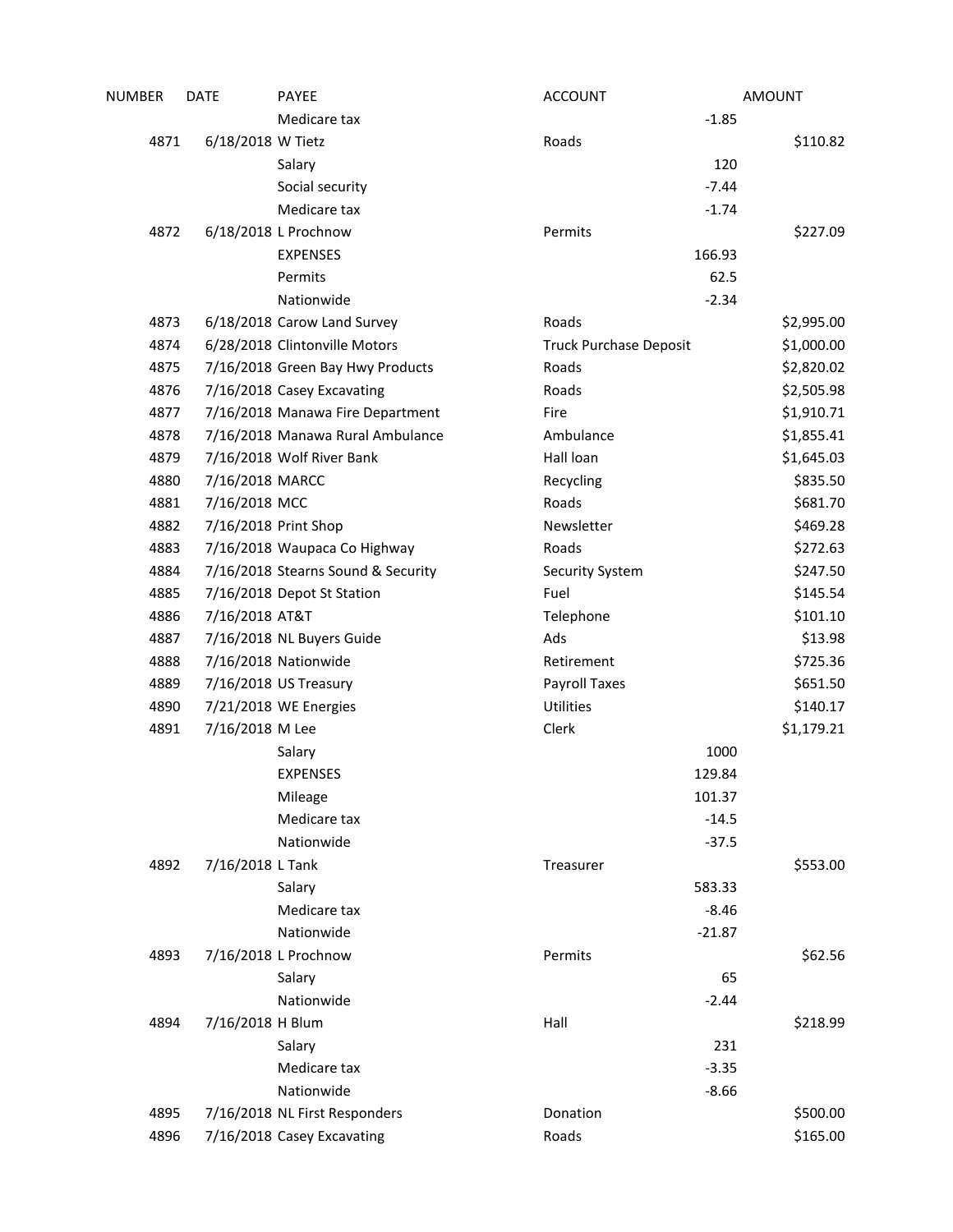| NUMBER | <b>DATE</b>         | <b>PAYEE</b>                   | <b>ACCOUNT</b>             |              | <b>AMOUNT</b> |
|--------|---------------------|--------------------------------|----------------------------|--------------|---------------|
| 4897   |                     | 7/25/2018 Waupaca Co Zoning    | Hall septic fee            |              | \$15.00       |
| 4898   |                     | 8/20/2018 Gold Cross Ambulance | Ambulance                  |              | \$4,333.16    |
| 4899   |                     | 8/20/2018 Wolf River Bank      | Loan                       |              | \$1,645.03    |
| 4901   |                     | 8/20/2018 Mary Schoenrock      | Website                    |              | \$475.00      |
| 4902   | 8/20/2018 AT&T      |                                | Telephone                  |              | \$95.25       |
| 4903   |                     | 8/20/2018 Rural Mutual         | Dues                       |              | \$55.00       |
| 4904   |                     | 8/20/2018 Depot St Station     | Fuel                       |              | \$42.30       |
| 4905   |                     | 8/29/2018 WE Energies          | Utilities                  |              | \$197.21      |
| 4906   | 8/20/2018 M Lee     |                                | Salary etc                 |              | \$1,344.12    |
|        |                     | Salary                         |                            | 1000         |               |
|        |                     | Hall Expense (urinal)          |                            | 396.12       |               |
|        |                     | Medicare tax                   |                            | $-14.5$      |               |
|        |                     | Nationwide                     |                            | $-37.5$      |               |
| 4907   |                     | 8/20/2018 Karen Handschke      | Election                   |              | \$170.50      |
| 4908   |                     | 8/20/2018 Karyl Hebel          | Election                   |              | \$170.50      |
| 4909   | 8/20/2018 M Fietzer |                                | Election                   |              | \$147.25      |
| 4910   |                     | 8/20/2018 D Sorenson           | Election                   |              | \$147.25      |
| 4911   | 8/20/2018 M Klegin  |                                | Election                   |              | \$68.88       |
| 4912   | 8/20/2018 B Jeffers |                                | Election                   |              | \$78.38       |
| 4913   |                     | 8/20/2018 C Chapman            | Roads/Hall                 |              | \$608.95      |
|        |                     | Mileage                        |                            | 5.45         |               |
|        |                     | Roads                          |                            | 637          |               |
|        |                     | Hall                           |                            | 16.5         |               |
|        |                     | Social security                |                            | $-40.52$     |               |
|        |                     | Medicare tax                   |                            | $-9.48$      |               |
| 4914   | 8/20/2018 L Tank    |                                | Treasurer                  |              | \$576.18      |
|        |                     | <b>EXPENSES</b>                |                            | 23.18        |               |
|        |                     | Salary                         |                            | 583.33       |               |
|        |                     | Medicare tax                   |                            | $-8.46$      |               |
|        |                     | Nationwide                     |                            | $-21.87$     |               |
| 4915   |                     | 8/20/2018 N Chapman<br>Salary  | Animal control             |              | \$171.77      |
|        |                     | Mileage                        |                            | 150<br>33.25 |               |
|        |                     | Social security                |                            | $-9.3$       |               |
|        |                     | Medicare tax                   |                            | $-2.18$      |               |
| 4916   | 8/20/2018 P Hanlon  |                                | <b>Building Inspection</b> |              | \$138.52      |
|        |                     | Salary                         |                            | 150          |               |
|        |                     | Social security                |                            | $-9.3$       |               |
|        |                     | Medicare tax                   |                            | $-2.18$      |               |
| 4917   |                     | 8/20/2018 L Prochnow           | Permits/Board Exp          |              | \$107.89      |
|        |                     | <b>Board Exp</b>               |                            | 45.33        |               |
|        |                     | Permits                        |                            | 65           |               |
|        |                     | Nationwide                     |                            | $-2.44$      |               |
| 4918   | 8/20/2018 Wm Clegg  |                                | Roads                      |              | \$48.48       |
|        |                     | Salary                         |                            | 52.5         |               |
|        |                     | Social security                |                            | $-3.26$      |               |
|        |                     |                                |                            |              |               |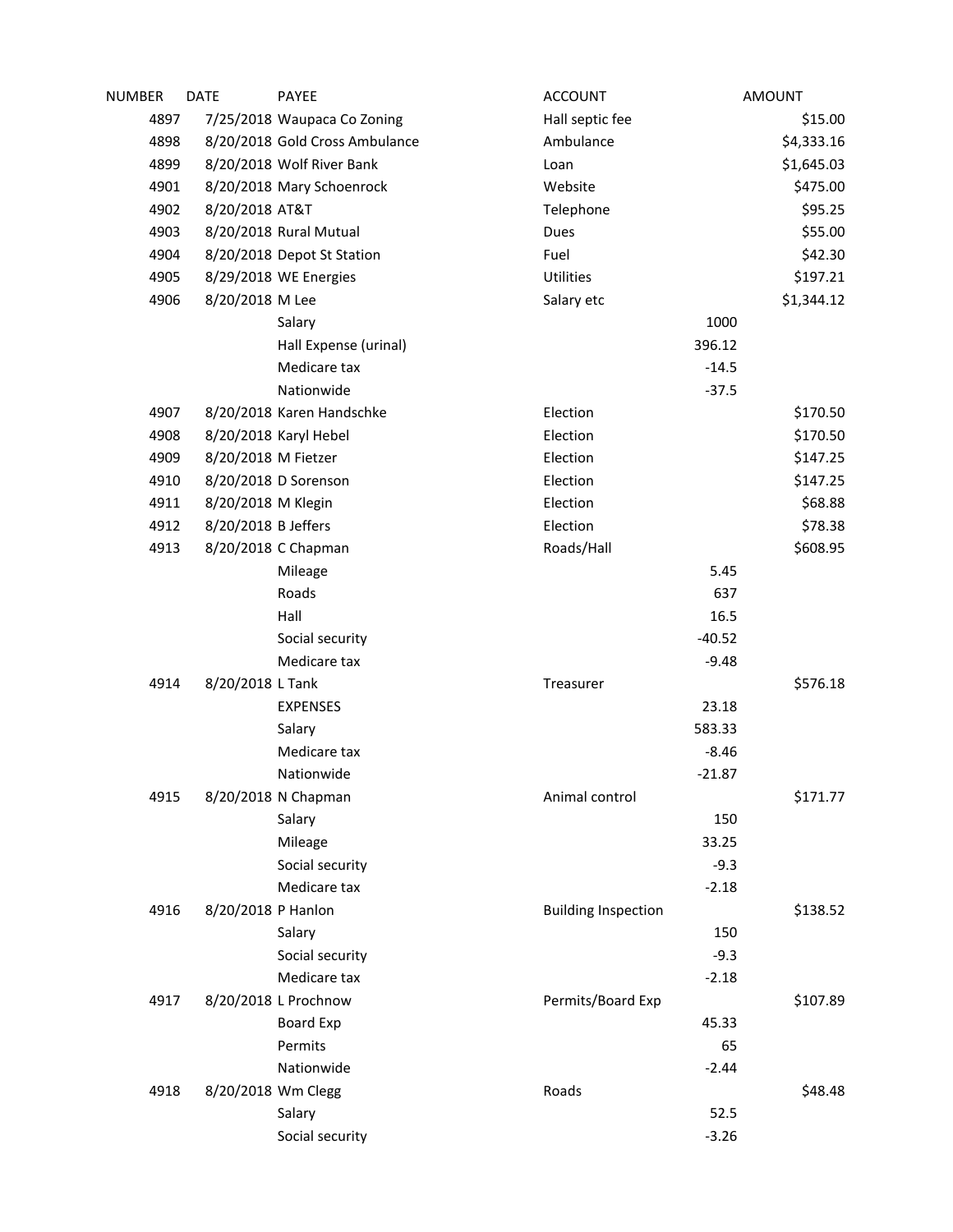| NUMBER | <b>DATE</b>          | <b>PAYEE</b>                     | <b>ACCOUNT</b> |          | <b>AMOUNT</b> |
|--------|----------------------|----------------------------------|----------------|----------|---------------|
|        |                      | Medicare tax                     |                | $-0.76$  |               |
| 4919   |                      | 8/20/2018 Rent A Flash           | Signs          |          | \$494.00      |
| 4920   | 8/20/2018 Print Shop |                                  | Board Exp      |          | \$8.00        |
| 4921   |                      | 8/20/2018 Wolf River Propane     | Hall Heat      |          | \$840.94      |
| 4922   | 11/2/2018 MCC        |                                  | Roads          |          | \$3,750.00    |
| 4923   |                      | 9/17/2018 Preuss Appraisal       | Assessor       |          | \$3,000.00    |
| 4924   |                      | 9/17/2018 Manawa Fire Department | 2% Dues        |          | \$773.70      |
| 4925   |                      | 9/17/2018 Manawa Fire Department | Quarterly      |          | \$1,081.30    |
| 4926   |                      | 9/17/2018 Manawa Rural Ambulance | Ambulance      |          | \$1,855.41    |
| 4927   |                      | 9/17/2018 Wolf River Bank        | Loan           |          | \$1,645.03    |
| 4928   |                      | 9/17/2018 Depot St Station       | Fuel           |          | \$135.36      |
| 4929   |                      | 9/17/2018 Silton Seifert Carlson | Legal          |          | \$112.50      |
| 4930   | 9/17/2018 AT&T       |                                  | Telephone      |          | \$111.36      |
| 4931   |                      | 9/17/2018 Pethke Repair Service  | Roads          |          | \$48.00       |
| 4932   |                      | 9/17/2018 Rent A Flash           | Signs          |          | \$52.50       |
| 4933   | 9/17/2018 D Laughlin |                                  | Cemetery       |          | \$25.00       |
| 4934   |                      | 9/17/2018 Pat Gorman             | Cemetery       |          | \$25.00       |
| 4935   |                      | 9/24/2018 WE Energies            | Utilities      |          | \$275.71      |
| 4936   |                      | 9/17/2018 C Chapman              | Roads          |          | \$599.82      |
|        |                      | Salary                           |                | 525      |               |
|        |                      | <b>EXPENSES</b>                  |                | 114.98   |               |
|        |                      | Social security                  |                | $-32.55$ |               |
|        |                      | Medicare tax                     |                | $-7.61$  |               |
| 4937   | 9/17/2018 M Lee      |                                  | Clerk          |          | \$1,024.92    |
|        |                      | Salary                           |                | 1000     |               |
|        |                      | <b>EXPENSES</b>                  |                | 76.92    |               |
|        |                      | Medicare tax                     |                | $-14.5$  |               |
|        |                      | Nationwide                       |                | 37.5     |               |
| 4938   | 9/17/2018 L Tank     |                                  | Treasurer      |          | \$553.00      |
|        |                      | Salary                           |                | 583.33   |               |
|        |                      | Medicare tax                     |                | $-8.46$  |               |
|        |                      | Nationwide                       |                | $-21.87$ |               |
| 4939   |                      | 9/17/2018 L Prochnow             |                |          | \$2,481.66    |
|        |                      | Salary & Per diem                |                | 1222.5   |               |
|        |                      | Mileage                          |                | 76.85    |               |
|        |                      | Roads                            |                | 1276     |               |
|        |                      | Nationwide                       |                | $-93.69$ |               |
| 4940   |                      | 9/17/2018 J Handschke            |                |          | \$735.69      |
|        |                      | Mileage                          |                | 29.43    |               |
|        |                      | Salary                           |                | 745      |               |
|        |                      | Medicare tax                     |                | $-10.8$  |               |
|        |                      | Nationwide                       |                | $-27.94$ |               |
| 4941   | 9/17/2018 D Laughlin |                                  |                |          | \$674.78      |
|        |                      | Mileage                          |                | 34.88    |               |
|        |                      | Salary                           |                | 675      |               |
|        |                      | Medicare tax                     |                | $-9.79$  |               |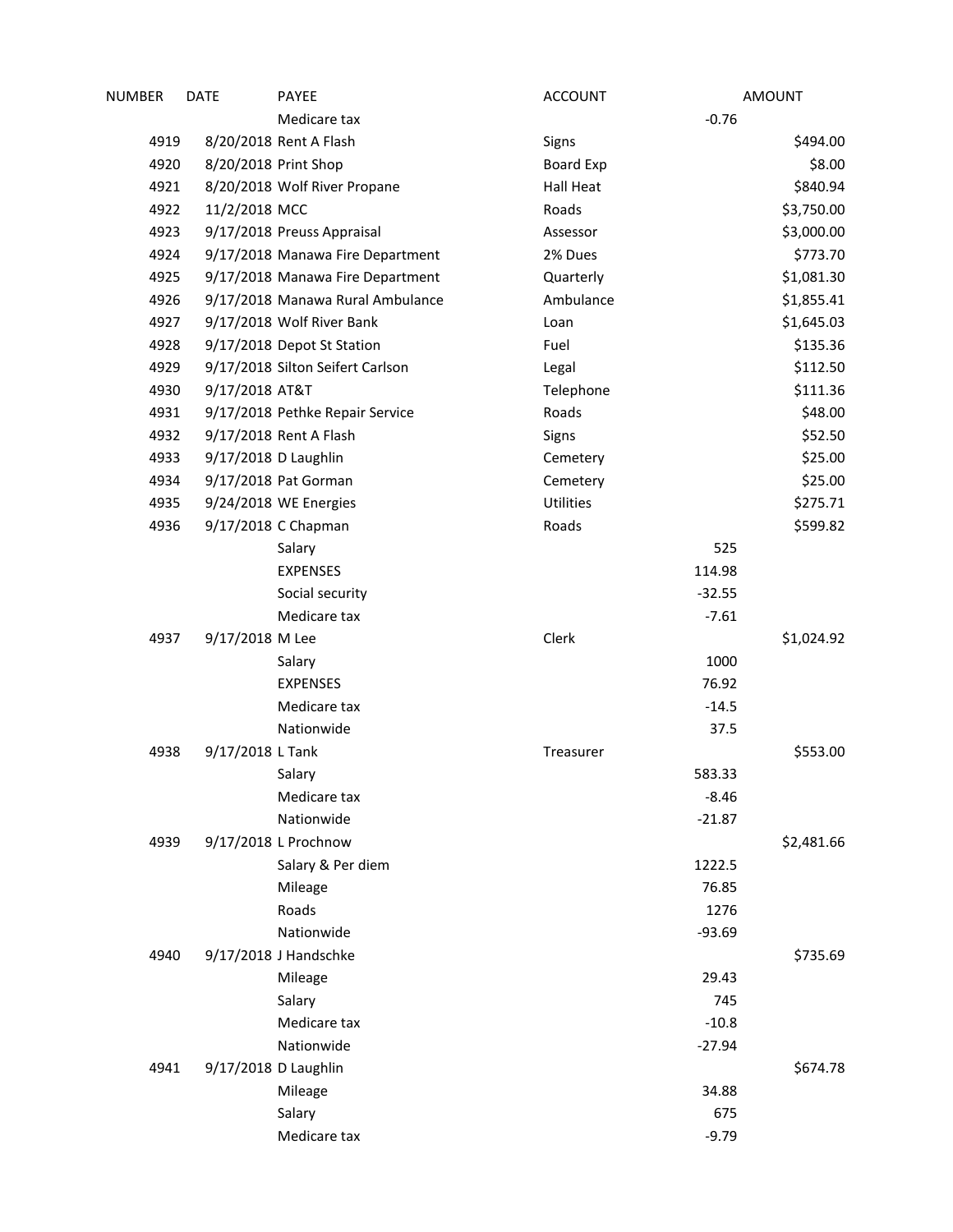| NUMBER | <b>DATE</b>           | <b>PAYEE</b>                      | <b>ACCOUNT</b>              | <b>AMOUNT</b> |
|--------|-----------------------|-----------------------------------|-----------------------------|---------------|
|        |                       | Nationwide                        | $-25.31$                    |               |
| 4942   | 9/17/2018 P Hanlon    |                                   | <b>Building Inspection</b>  | \$493.76      |
|        |                       | Salary                            | 534.66                      |               |
|        |                       | Social security                   | $-33.15$                    |               |
|        |                       | Medicare tax                      | $-7.75$                     |               |
| 4943   |                       | 9/17/2018 L Prochnow              |                             | \$108.76      |
|        |                       | <b>EXPENSES</b>                   | 48.6                        |               |
|        |                       | Permits                           | 62.5                        |               |
|        |                       | Nationwide                        | $-2.34$                     |               |
| 4944   | 9/17/2018 USPS        |                                   | Stamps                      | \$100.00      |
| 4945   | 9/22/2018 Lowe's      |                                   | Hall Maint exp              | \$619.04      |
| 4946   |                       | 10/15/2018 Rural Mutual           | Insurance                   | \$6,935.00    |
| 4947   |                       | 10/15/2018 Wolf River Bank        | Hall loan                   | \$1,645.03    |
| 4948   | 10/15/2018 Nationwide |                                   | Retirement                  | \$681.86      |
| 4949   |                       | 10/15/2018 US Treasury            | Payroll Taxes               | \$501.72      |
| 4950   |                       | 10/15/2018 Town Hall Software     | Clerk Exp                   | \$480.00      |
| 4951   | 10/15/2018 Print Shop |                                   | Newsletter                  | \$469.28      |
| 4952   |                       | 10/15/2018 Villiage of Bear Creek | 2% Fire Dues                | \$371.08      |
| 4953   |                       | 10/15/2018 Waupaca Co Highway     | Roads                       | \$350.33      |
| 4954   |                       | 10/15/2018 Depot St Station       | Fuel                        | \$143.63      |
| 4955   | 10/15/2018 AT&T       |                                   | Telephone                   | \$117.16      |
| 4956   | 10/15/2018 VOID       |                                   | Signs                       | \$0.00        |
| 4957   |                       | 10/15/2018 Silton Seifert Carlson | Legal                       | \$75.00       |
| 4958   |                       | 10/15/2018 City of New London     | Election                    | \$60.00       |
| 4959   |                       | 10/15/2018 Van's Fire & Safety    | Hall Extinguisher           | \$44.25       |
| 4960   |                       | 10/15/2018 Mary Schoenrock        | Website                     | \$50.00       |
| 4961   |                       | 10/15/2018 WI Dept of Revenue     | Manufacturing Prop Muni Fee | \$2.78        |
| 4962   |                       | 10/21/2018 WE Energies            | Utilities                   | \$154.21      |
| 4963   | 10/15/2018 M Lee      |                                   | Clerk                       | \$948.00      |
|        |                       | Salary                            | 1000                        |               |
|        |                       | Medicare tax                      | $-14.5$                     |               |
|        |                       | Nationwide                        | $-37.5$                     |               |
| 4964   | 10/15/2018 L Tank     |                                   | Treasurer                   | \$699.98      |
|        |                       | Salary                            | 583.33                      |               |
|        |                       | <b>EXPENSES</b>                   | 146.98                      |               |
|        |                       | Medicare tax                      | $-8.46$                     |               |
|        |                       | Nationwide                        | $-21.87$                    |               |
| 4965   | 10/15/2018 L Prochnow |                                   | Roads/Permits               | \$67.12       |
|        |                       | Road Exp                          | 55.09                       |               |
|        |                       | Permits                           | 12.5                        |               |
|        |                       | Nationwide                        | $-0.47$                     |               |
| 4966   | 10/15/2018 N Chapman  |                                   | Animal control              | \$162.87      |
|        |                       | Mileage                           | 35.43                       |               |
|        |                       | Wages                             | 138                         |               |
|        |                       | Social security                   | $-8.56$                     |               |
|        |                       | Medicare tax                      | $-2$                        |               |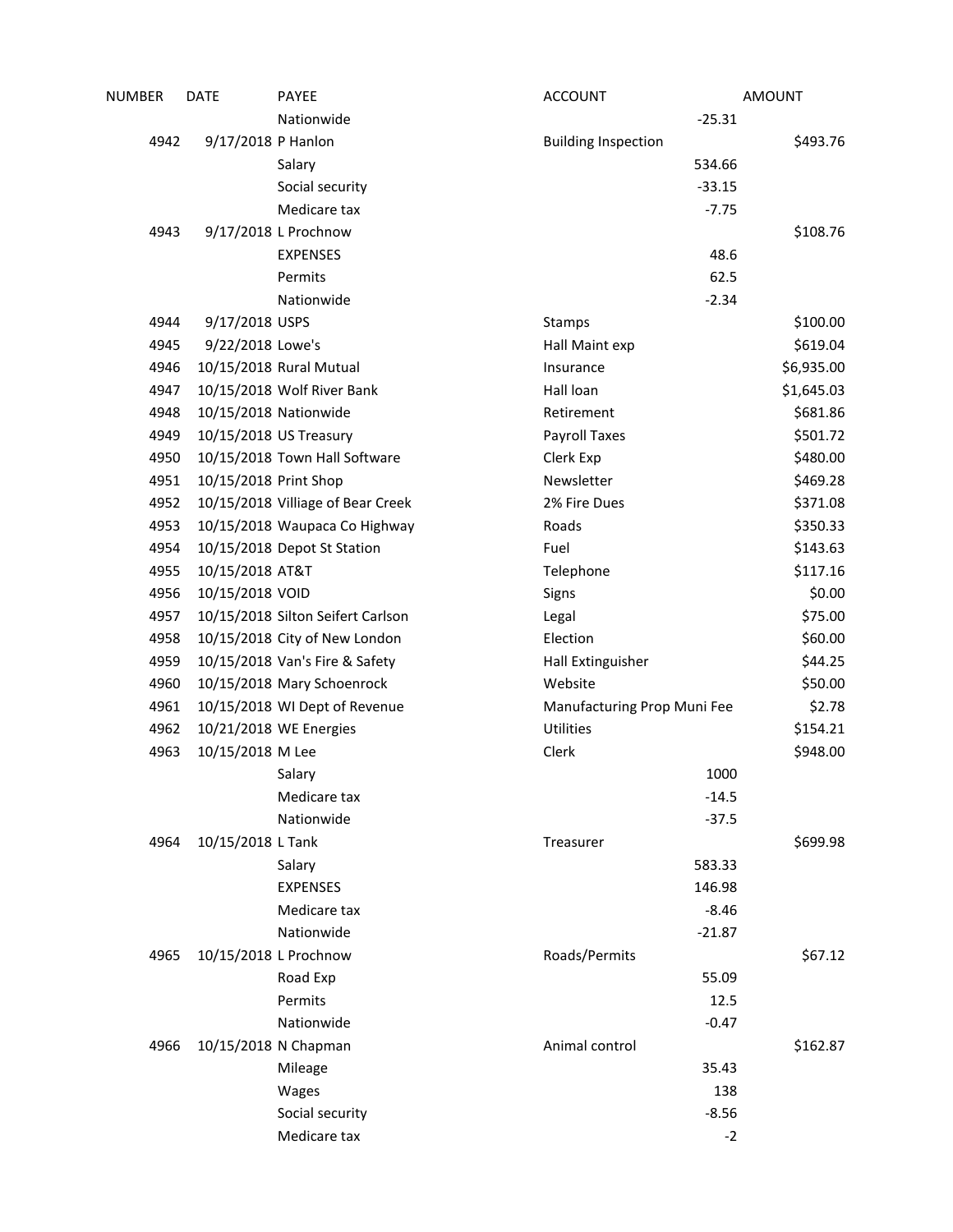| NUMBER | <b>DATE</b>            | <b>PAYEE</b>                      | <b>ACCOUNT</b>             |          | <b>AMOUNT</b> |
|--------|------------------------|-----------------------------------|----------------------------|----------|---------------|
| 4967   | 10/15/2018 C Chapman   |                                   | Roads                      |          | \$500.35      |
|        |                        | Hall                              |                            | 27.5     |               |
|        |                        | Roads                             |                            | 502.5    |               |
|        |                        | Mileage                           |                            | 10.9     |               |
|        |                        | Social security                   |                            | $-32.86$ |               |
|        |                        | Medicare tax                      |                            | $-7.69$  |               |
| 4968   |                        | 11/19/2018 Gold Cross Ambulance   | Ambulance                  |          | \$4,333.16    |
| 4969   |                        | 11/19/2018 Wolf River Bank        | Loan                       |          | \$1,645.03    |
| 4970   | 11/19/2018 MCC         |                                   | Roads                      |          | \$1,150.90    |
| 4971   |                        | 11/19/2018 Command Central        | Election                   |          | \$570.00      |
| 4972   |                        | 11/19/2018 Service Motor Co       | Roads                      |          | \$332.50      |
| 4973   |                        | 11/19/2018 Silton Seifert Carlson | Legal                      |          | \$300.00      |
| 4974   |                        | 11/19/2018 Depot St Station       | Fuel                       |          | \$259.91      |
| 4975   |                        | 11/19/2018 WE Energies            | <b>Utilities</b>           |          | \$131.90      |
| 4976   | 11/19/2018 AT&T        |                                   | Telephone                  |          | \$105.99      |
| 4977   | 11/19/2018 M Lee       |                                   | Clerk                      |          | \$948.00      |
|        |                        | Salary                            |                            | 1000     |               |
|        |                        | Medicare tax                      |                            | $-14.5$  |               |
|        |                        | Nationwide                        |                            | $-37.5$  |               |
| 4978   | 11/19/2018 P Hanlon    |                                   | <b>Building Inspection</b> |          | \$822.91      |
|        |                        | Salary                            |                            | 891.08   |               |
|        |                        | Social security                   |                            | $-55.25$ |               |
|        |                        | Medicare tax                      |                            | $-12.92$ |               |
| 4979   |                        | 11/19/2018 Pat Gorman             | Roads                      |          | \$609.51      |
|        |                        | Salary                            |                            | 660      |               |
|        |                        | Social security                   |                            | $-40.92$ |               |
|        |                        | Medicare tax                      |                            | $-9.57$  |               |
| 4980   | 11/19/2018 L Tank      |                                   | Treasurer                  |          | \$553.00      |
|        |                        | Salary                            |                            | 583.33   |               |
|        |                        | Medicare tax                      |                            | $-8.46$  |               |
|        |                        | Nationwide                        |                            | $-21.87$ |               |
| 4981   | 11/19/2018 C Chapman   |                                   | Roads                      |          | \$311.68      |
|        |                        | Salary                            |                            | 337.5    |               |
|        |                        | Social security                   |                            | $-20.93$ |               |
|        |                        | Medicare tax                      |                            | $-4.89$  |               |
| 4982   |                        | 11/19/2018 L Prochnow             | Permits                    |          | \$96.25       |
|        |                        | Salary                            |                            | 100      |               |
|        |                        | Nationwide                        |                            | $-3.75$  |               |
| 4983   | 11/19/2018 M Fietzer   |                                   | Election                   |          | \$144.88      |
| 4984   |                        | 11/19/2018 Dianne Gerndt          | Election                   |          | \$57.00       |
| 4985   |                        | 11/19/2018 Karen Handschke        | Election                   |          | \$167.75      |
| 4986   | 11/19/2018 Karyl Hebel |                                   | Election                   |          | \$223.10      |
|        |                        | Mileage                           |                            | 22.35    |               |
|        |                        | Wages                             |                            | 200.75   |               |
| 4987   |                        | 11/19/2018 Barb Jeffers           | Election                   |          | \$76.00       |
| 4988   |                        | 11/19/2018 Margaret Klegin        | Election                   |          | \$68.88       |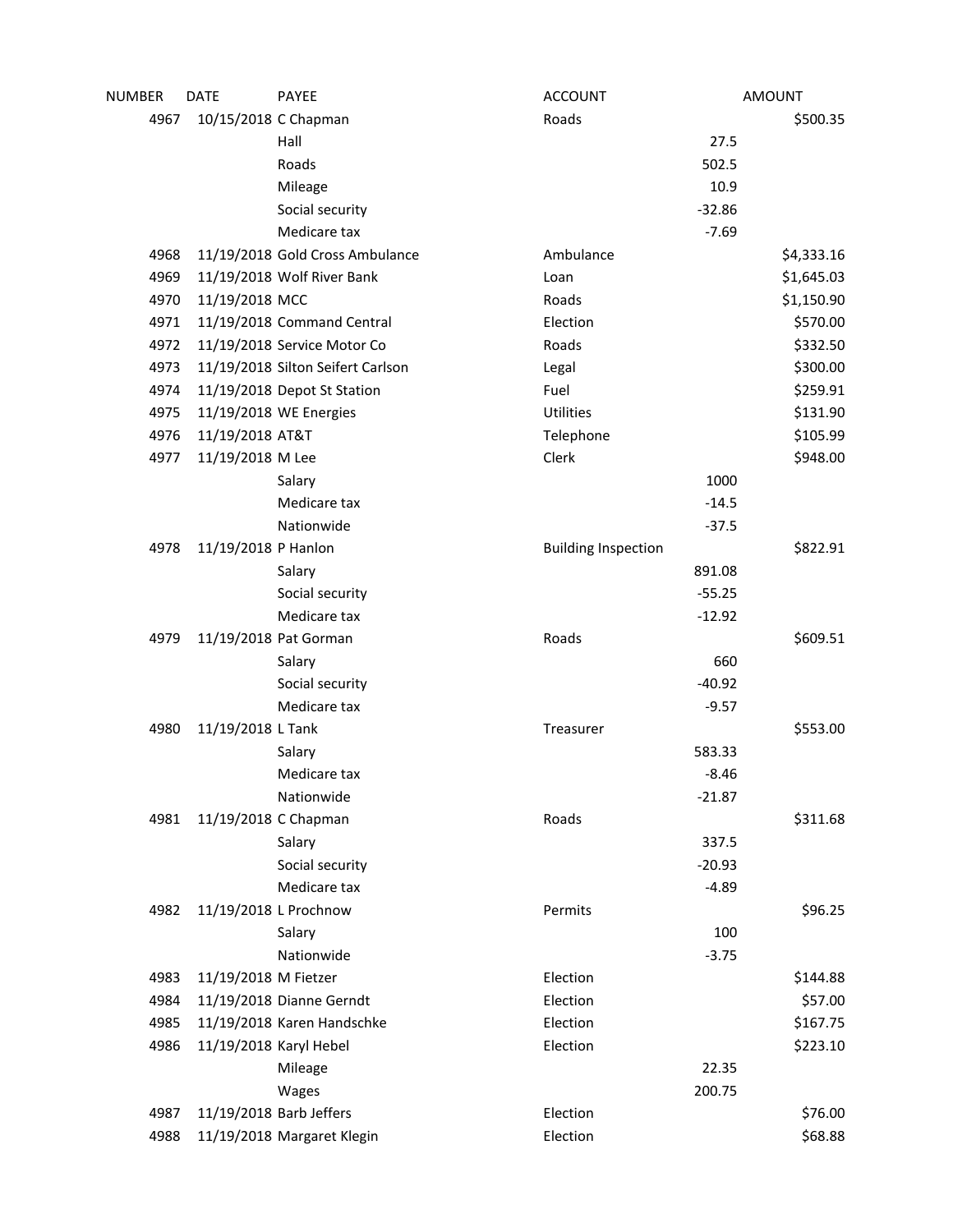| NUMBER | <b>DATE</b>           | <b>PAYEE</b>                          | <b>ACCOUNT</b>           | <b>AMOUNT</b> |
|--------|-----------------------|---------------------------------------|--------------------------|---------------|
| 4989   | 11/19/2018 Jan Popke  |                                       | Election                 | \$73.63       |
| 4990   | 11/19/2018 D Sorenson |                                       | Election                 | \$144.88      |
| 4991   | 11/19/2018 MCC        |                                       | Roads                    | \$308,948.89  |
| 4992   |                       | 11/19/2018 Driftwood Septic           | Hall                     | \$65.00       |
| 4993   |                       | 12/17/2018 New London School District | <b>Mobile Home Taxes</b> | \$9,264.20    |
| 4994   | 12/17/2018 MCC        |                                       | Roads                    | \$6,781.67    |
| 4995   |                       | 12/17/2018 Preuss Appraisal           | Assessor                 | \$3,000.00    |
| 4996   |                       | 12/17/2018 Wolf River Bank            | Hall Loan                | \$1,645.03    |
| 4997   |                       | 12/17/2018 Waupaca County Treasurer   | <b>Treasurer Exp</b>     | \$940.27      |
| 4998   |                       | 12/17/2018 St Pat Cemetery            | Donation                 | \$600.00      |
| 4999   |                       | 12/17/2018 Ruckdashel Cemetery        | Donation                 | \$540.00      |
| 5000   |                       | 12/17/2018 Emanuel Cemetery           | Donation                 | \$535.00      |
| 5001   |                       | 12/17/2018 Silton Seifert Carlson     | Legal                    | \$525.00      |
| 5002   |                       | 12/17/2018 Demming Noel               | <b>Tax Coll Bond</b>     | \$320.00      |
| 5003   |                       | 12/17/2018 Waupaca County Treasurer   | <b>MFL</b>               | \$123.57      |
| 5004   | 12/17/2018 AT&T       |                                       | Telephone                | \$115.77      |
| 5005   |                       | 12/17/2018 NL Buyers Guide            | Board Exp                | \$91.74       |
| 5006   |                       | 12/17/2018 L Prochnow                 | Hall expense             | \$49.92       |
| 5008   |                       | 12/17/2018 Rent A Flash               | Signs                    | \$42.13       |
| 5009   |                       | 12/17/2018 Depot St Station           | Fuel                     | \$41.95       |
| 5010   |                       | 12/17/2018 Waupaca Co Clerk           | <b>Election Exp</b>      | \$25.00       |
| 5011   |                       | 12/17/2018 Waupaca County Treasurer   | <b>Election Exp</b>      | \$16.61       |
| 5012   |                       | 12/26/2018 WE Energies                | Utilities                | \$150.53      |
| 5013   |                       | 12/17/2018 L Prochnow                 | Chair                    | \$3,001.51    |
|        |                       | Salary & Per diem                     |                          | 1240          |
|        |                       | Roads                                 |                          | 1507          |
|        |                       | Mileage                               |                          | 357.52        |
|        |                       | Nationwide                            |                          | $-103.01$     |
| 5014   | 12/17/2018 M Lee      |                                       | Clerk                    | \$948.00      |
|        |                       | Salary                                |                          | 1000          |
|        |                       | Medicare tax                          |                          | $-14.5$       |
|        |                       | Nationwide                            |                          | $-37.5$       |
| 5015   | 12/17/2018 L Tank     |                                       | Treasurer                | \$569.87      |
|        |                       | <b>EXPENSES</b>                       |                          | 16.87         |
|        |                       | Salary                                |                          | 583.33        |
|        |                       | Medicare tax                          |                          | $-8.46$       |
|        |                       | Nationwide                            |                          | $-21.87$      |
| 5016   |                       | 12/17/2018 J Handschke                | Sup                      | \$811.82      |
|        |                       | Salary & Per diem                     |                          | 745           |
|        |                       | Roads                                 |                          | 33            |
|        |                       | Hall                                  |                          | 45            |
|        |                       | Mileage                               |                          | 31.61         |
|        |                       | Medicare tax                          |                          | $-11.93$      |
|        |                       | Nationwide                            |                          | $-30.86$      |
| 5017   | 12/17/2018 D Laughlin |                                       | Sup                      | \$696.67      |
|        |                       | Salary & Per diem                     |                          | 686           |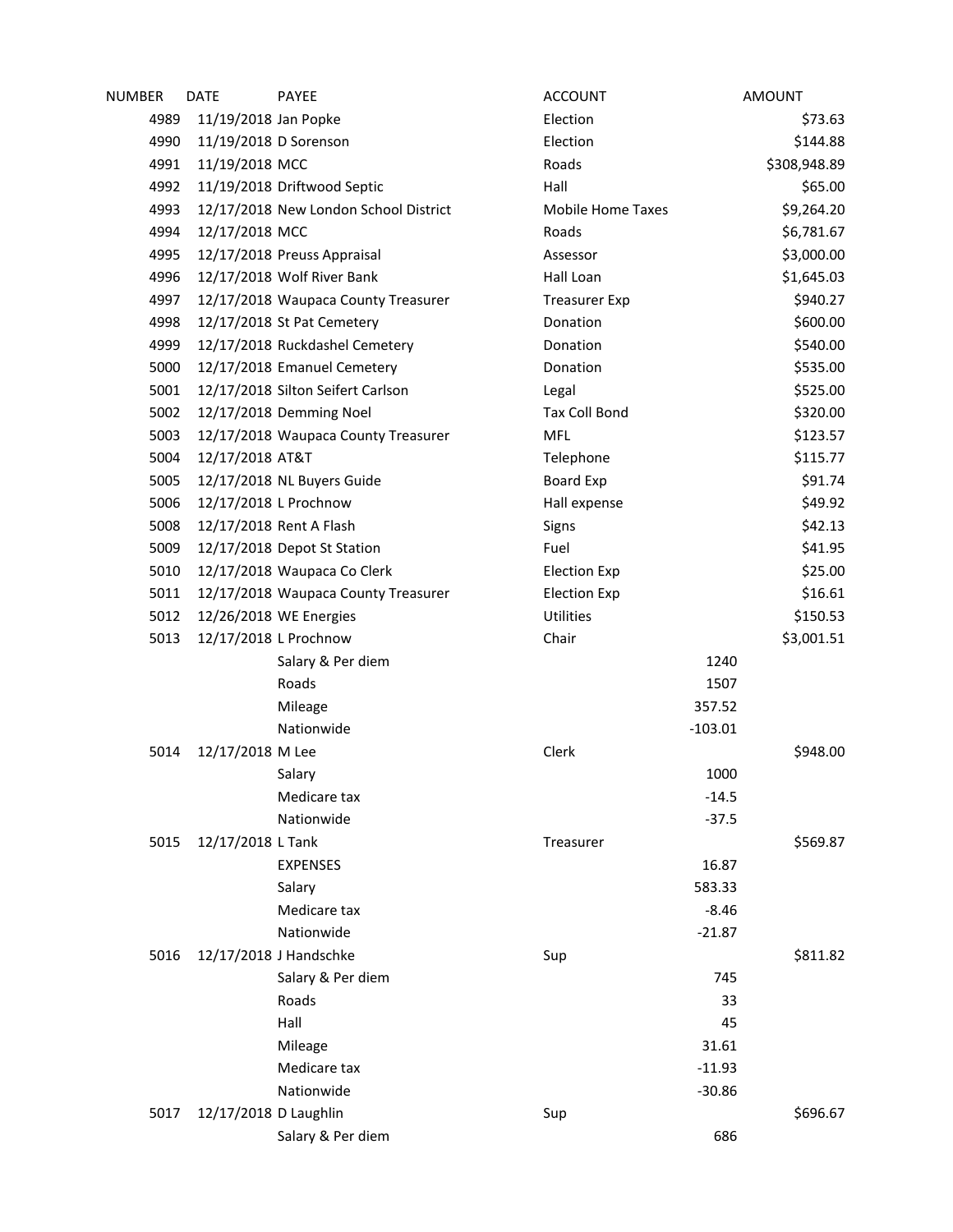| NUMBER | <b>DATE</b>          | <b>PAYEE</b>            | <b>ACCOUNT</b> |          | <b>AMOUNT</b>  |
|--------|----------------------|-------------------------|----------------|----------|----------------|
|        |                      | <b>EXPENSES</b>         |                | 46.35    |                |
|        |                      | Medicare tax            |                | $-9.95$  |                |
|        |                      | Nationwide              |                | $-25.73$ |                |
| 5018   | 12/17/2018 C Chapman |                         | Roads          |          | \$147.94       |
|        |                      | Mileage                 |                | 16.35    |                |
|        |                      | Salary                  |                | 142.5    |                |
|        |                      | Social security         |                | $-8.84$  |                |
|        |                      | Medicare tax            |                | $-2.07$  |                |
| 5019   |                      | 12/17/2018 Mark Roberts | Roads          |          | \$62.33        |
|        |                      | Salary                  |                | 67.5     |                |
|        |                      | Social security         |                | $-4.19$  |                |
|        |                      | Medicare tax            |                | $-0.98$  |                |
| 5020   | 12/17/2018 USPS      |                         | Postage        |          | \$100.00       |
|        |                      |                         |                |          | \$2,018,154.52 |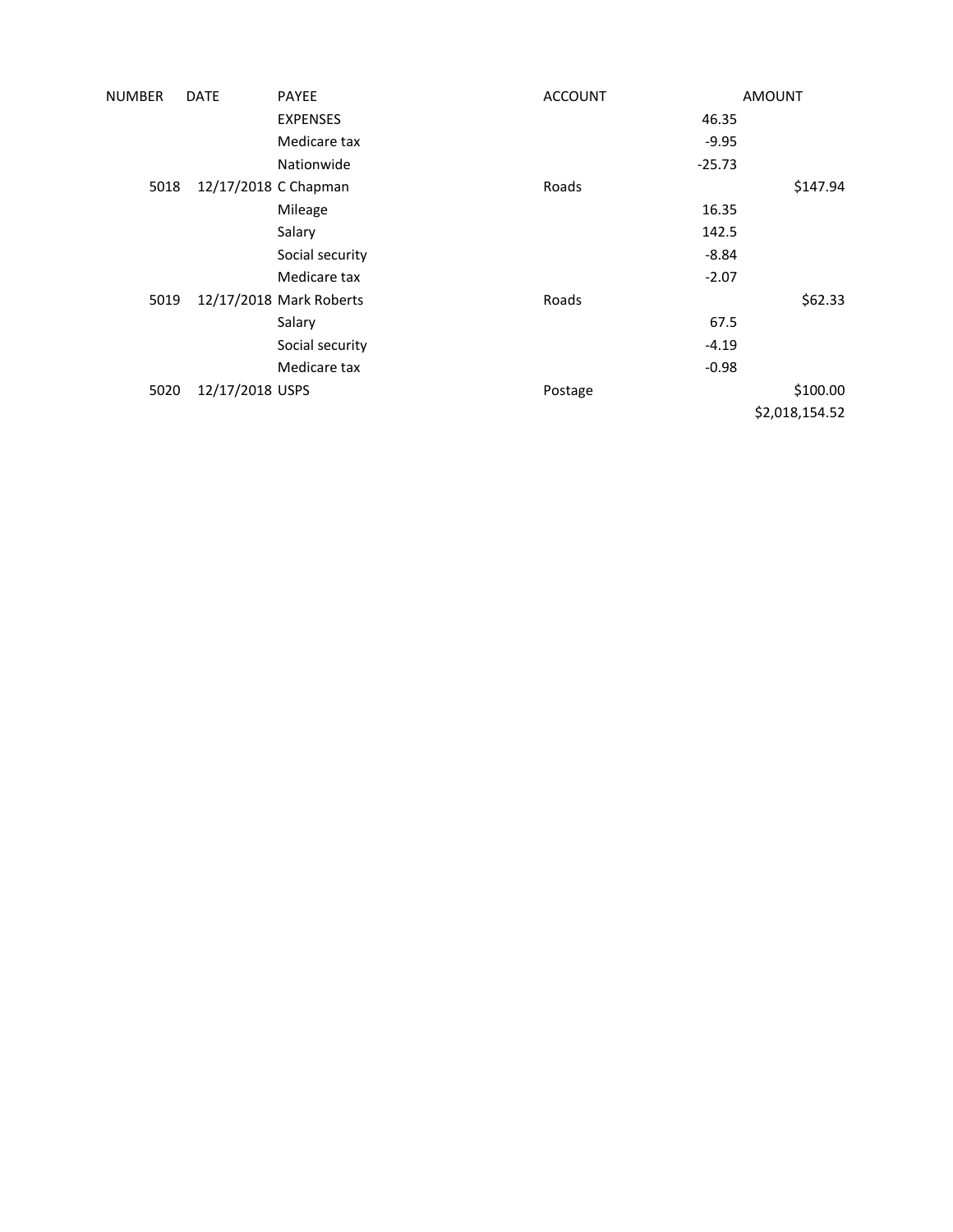## **TOWN OF LEBANON ACCOUNT TRANSACTIONS - RECEIPTS / TRANSFERS WOLF RIVER COMMUNITY BANK MONEY MARKET AND CHECKING 1-1-2018 THRU 12-31-2018**

| Receipt Date |                  | Payer                          | Account                    |             | Amount      | Transfer     |
|--------------|------------------|--------------------------------|----------------------------|-------------|-------------|--------------|
| 436976       | 1/2/2018         | Transp Aids - DOT              | <b>Transportation Aids</b> |             | \$27,646.70 |              |
| 436977       | 1/3/2018         | <b>Multiple Payers</b>         | Real Estate Taxes          |             | \$20,146.66 |              |
| 436978       | 1/3/2018         | <b>Multiple Payers</b>         | <b>Real Estate Taxes</b>   |             | \$36,528.36 |              |
|              |                  | <b>Real Estate Taxes</b>       |                            | \$36,199.44 |             |              |
|              |                  | Dog Licenses                   |                            | \$6.00      |             |              |
|              |                  | <b>Personal Property Taxes</b> |                            | \$322.92    |             |              |
| 436979       | 1/6/2018         | <b>Multiple Payers</b>         | <b>Real Estate Taxes</b>   |             | \$4,672.87  |              |
| 436980       | 1/6/2018         | Susan Wilfuer                  | <b>Hall Rental</b>         |             | \$75.00     |              |
| 436981       | 1/6/2018         | <b>Multiple Payers</b>         | <b>Real Estate Taxes</b>   |             | \$37,579.76 |              |
|              |                  | <b>Real Estate Taxes</b>       |                            | \$37,282.61 |             |              |
|              |                  | Dog Licenses                   |                            | \$3.00      |             |              |
|              |                  | <b>Personal Property Taxes</b> |                            | \$294.15    |             |              |
| 436982       | 1/6/2018         | <b>Multiple Payers</b>         | <b>Real Estate Taxes</b>   |             | \$6,714.34  |              |
| 436983       | 1/10/2018        | <b>Multiple Payers</b>         | <b>Real Estate Taxes</b>   |             | \$23,308.64 |              |
|              |                  | <b>Real Estate Taxes</b>       |                            | \$23,261.82 |             |              |
|              |                  | <b>Personal Property Taxes</b> |                            | \$40.82     |             |              |
|              |                  | Dog Licenses                   |                            | \$6.00      |             |              |
| 436985       | 1/11/2018        | Money Market Account           | January Settlement         |             |             | \$900,000.00 |
| 436986       | 1/15/2018        | Jeff Handschke                 | Newsletter Ad              |             | \$25.00     |              |
| 436987       | 1/16/2018        | Money Market Account           | Payment of town bills      |             |             | \$32,000.00  |
| 436988       | 1/23/2018        | <b>DuBois Investments</b>      | Parking                    |             | \$1,410.19  |              |
| 436989       | 1/23/2018        | <b>Multiple Payers</b>         | <b>Real Estate Taxes</b>   |             | \$30,042.27 |              |
|              |                  | <b>Real Estate Taxes</b>       |                            | \$29,869.49 |             |              |
|              |                  | Dog Licenses                   |                            | \$6.00      |             |              |
|              |                  | <b>Personal Property Taxes</b> |                            | \$166.78    |             |              |
| 436990       | 1/23/2018        | <b>Multiple Payers</b>         | <b>Real Estate Taxes</b>   |             | \$24,377.99 |              |
|              |                  | Real Estate Taxes              |                            | \$22,271.85 |             |              |
|              |                  | Dog Licenses                   |                            | \$9.00      |             |              |
|              |                  | <b>Personal Property Taxes</b> |                            | \$2,097.14  |             |              |
| 436991       | 1/23/2018        | <b>Multiple Payers</b>         | <b>Real Estate Taxes</b>   |             | \$32,732.38 |              |
|              |                  | <b>Real Estate Taxes</b>       |                            | \$32,703.96 |             |              |
|              |                  | Dog Licenses                   |                            | \$3.00      |             |              |
|              |                  | <b>Personal Property Taxes</b> |                            | \$25.42     |             |              |
|              | 436992 1/23/2018 | <b>Multiple Payers</b>         | <b>Real Estate Taxes</b>   |             | \$18,831.18 |              |
|              |                  | <b>Real Estate Taxes</b>       |                            | \$18,588.13 |             |              |
|              |                  | <b>Personal Property Taxes</b> |                            | \$240.05    |             |              |
|              |                  | Dog Licenses                   |                            | \$3.00      |             |              |
| 436993       | 1/23/2018        | <b>Multiple Payers</b>         | <b>Real Estate Taxes</b>   |             | \$19,299.19 |              |
| 436994       | 1/26/2018        | Solarus                        | Franchise Fee              |             | \$45.66     |              |
| 436995       | 1/26/2018        | <b>Multiple Payers</b>         | <b>Real Estate Taxes</b>   |             | \$23,746.09 |              |
|              |                  | <b>Real Estate Taxes</b>       |                            | \$23,722.09 |             |              |
|              |                  | Dog Licenses                   |                            | \$24.00     |             |              |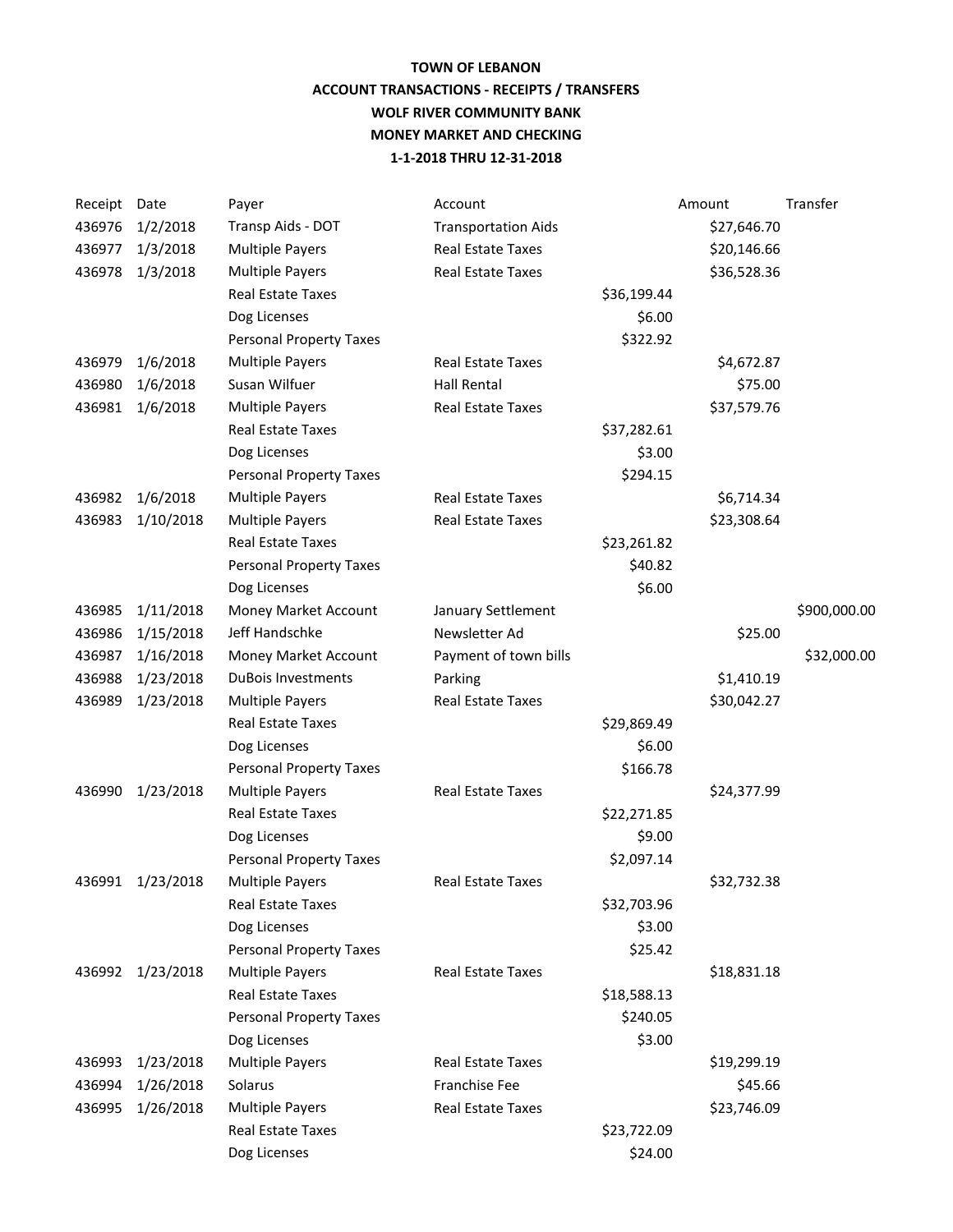| Receipt | Date      | Payer                          | Account                  |             | Amount      | Transfer |
|---------|-----------|--------------------------------|--------------------------|-------------|-------------|----------|
| 436996  | 1/26/2018 | <b>Multiple Payers</b>         | <b>Real Estate Taxes</b> |             | \$36,555.57 |          |
|         |           | <b>Real Estate Taxes</b>       |                          | \$33,649.32 |             |          |
|         |           | Dog Licenses                   |                          | \$9.00      |             |          |
|         |           | <b>Personal Property Taxes</b> |                          | \$2,897.25  |             |          |
| 436997  | 1/26/2018 | <b>Multiple Payers</b>         | <b>Real Estate Taxes</b> |             | \$23,429.29 |          |
|         |           | <b>Real Estate Taxes</b>       |                          | \$23,426.29 |             |          |
|         |           | Dog Licenses                   |                          | \$3.00      |             |          |
| 436998  | 1/26/2018 | <b>Multiple Payers</b>         | <b>Real Estate Taxes</b> |             | \$27,098.54 |          |
|         |           | <b>Real Estate Taxes</b>       |                          | \$27,071.54 |             |          |
|         |           | Dog Licenses                   |                          | \$27.00     |             |          |
| 80001   | 1/27/2018 | <b>Multiple Payers</b>         | <b>Real Estate Taxes</b> |             | \$31,951.80 |          |
|         |           | <b>Real Estate Taxes</b>       |                          | \$31,924.80 |             |          |
|         |           | Dog Licenses                   |                          | \$27.00     |             |          |
| 80002   | 1/30/2018 | <b>Multiple Payers</b>         | <b>Real Estate Taxes</b> |             | \$19,591.10 |          |
|         |           | <b>Real Estate Taxes</b>       |                          | \$19,588.10 |             |          |
|         |           | Dog Licenses                   |                          | \$3.00      |             |          |
| 80003   | 1/30/2018 | <b>Multiple Payers</b>         | <b>Real Estate Taxes</b> |             | \$27,661.87 |          |
|         |           | <b>Real Estate Taxes</b>       |                          | \$26,934.47 |             |          |
|         |           | Dog Licenses                   |                          | \$76.00     |             |          |
|         |           | <b>Personal Property Taxes</b> |                          | \$651.40    |             |          |
| 80004   | 1/30/2018 | <b>Multiple Payers</b>         | <b>Real Estate Taxes</b> |             | \$21,835.09 |          |
|         |           | <b>Real Estate Taxes</b>       |                          | \$21,832.09 |             |          |
|         |           | Dog Licenses                   |                          | \$3.00      |             |          |
| 80005   | 1/30/2018 | <b>Multiple Payers</b>         | <b>Real Estate Taxes</b> |             | \$25,626.65 |          |
|         |           | <b>Real Estate Taxes</b>       |                          | \$25,571.72 |             |          |
|         |           | <b>Personal Property Taxes</b> |                          | \$54.93     |             |          |
| 80006   | 1/30/2018 | <b>Multiple Payers</b>         | <b>Real Estate Taxes</b> |             | \$49,213.75 |          |
|         |           | Real Estate Taxes              |                          | \$49,155.26 |             |          |
|         |           | Dog Licenses                   |                          | \$8.00      |             |          |
|         |           | <b>Personal Property Taxes</b> |                          | \$50.49     |             |          |
| 80007   | 1/30/2018 | <b>Multiple Payers</b>         | <b>Real Estate Taxes</b> |             | \$27,950.95 |          |
|         |           | Real Estate Taxes              |                          | \$27,920.95 |             |          |
|         |           | Dog Licenses                   |                          | \$30.00     |             |          |
| 80008   | 1/31/2018 | Elizabeth Neuber               | <b>Hall Rental</b>       |             | \$75.00     |          |
| 80009   | 1/31/2018 | <b>Multiple Payers</b>         | <b>Real Estate Taxes</b> |             | \$37,748.66 |          |
|         |           | <b>Real Estate Taxes</b>       |                          | \$37,734.66 |             |          |
|         |           | Dog Licenses                   |                          | \$14.00     |             |          |
| 80010   | 1/31/2018 | <b>Multiple Payers</b>         | <b>Real Estate Taxes</b> |             | \$24,808.33 |          |
|         |           | <b>Real Estate Taxes</b>       |                          | \$24,785.33 |             |          |
|         |           | Dog Licenses                   |                          | \$23.00     |             |          |
| 80011   | 1/31/2018 | <b>Multiple Payers</b>         | <b>Real Estate Taxes</b> |             | \$16,775.74 |          |
|         |           | <b>Real Estate Taxes</b>       |                          | \$16,757.74 |             |          |
|         |           | Dog Licenses                   |                          | \$18.00     |             |          |
| 80012   | 1/31/2018 | <b>Wolf River Bank</b>         | Checking Interest        |             | \$6.64      |          |
| 80013   | 1/31/2018 | <b>Wolf River Bank</b>         | Money Market Interest    |             | \$358.37    |          |
| 80014   | 1/26/2018 | Gretzinger                     | <b>Real Estate Taxes</b> |             | \$1,792.67  |          |
| 436999  | 2/7/2018  | <b>Multiple Payers</b>         | Real Estate Taxes        |             | \$15,530.65 |          |
|         |           | Real Estate Taxes              |                          | \$15,498.53 |             |          |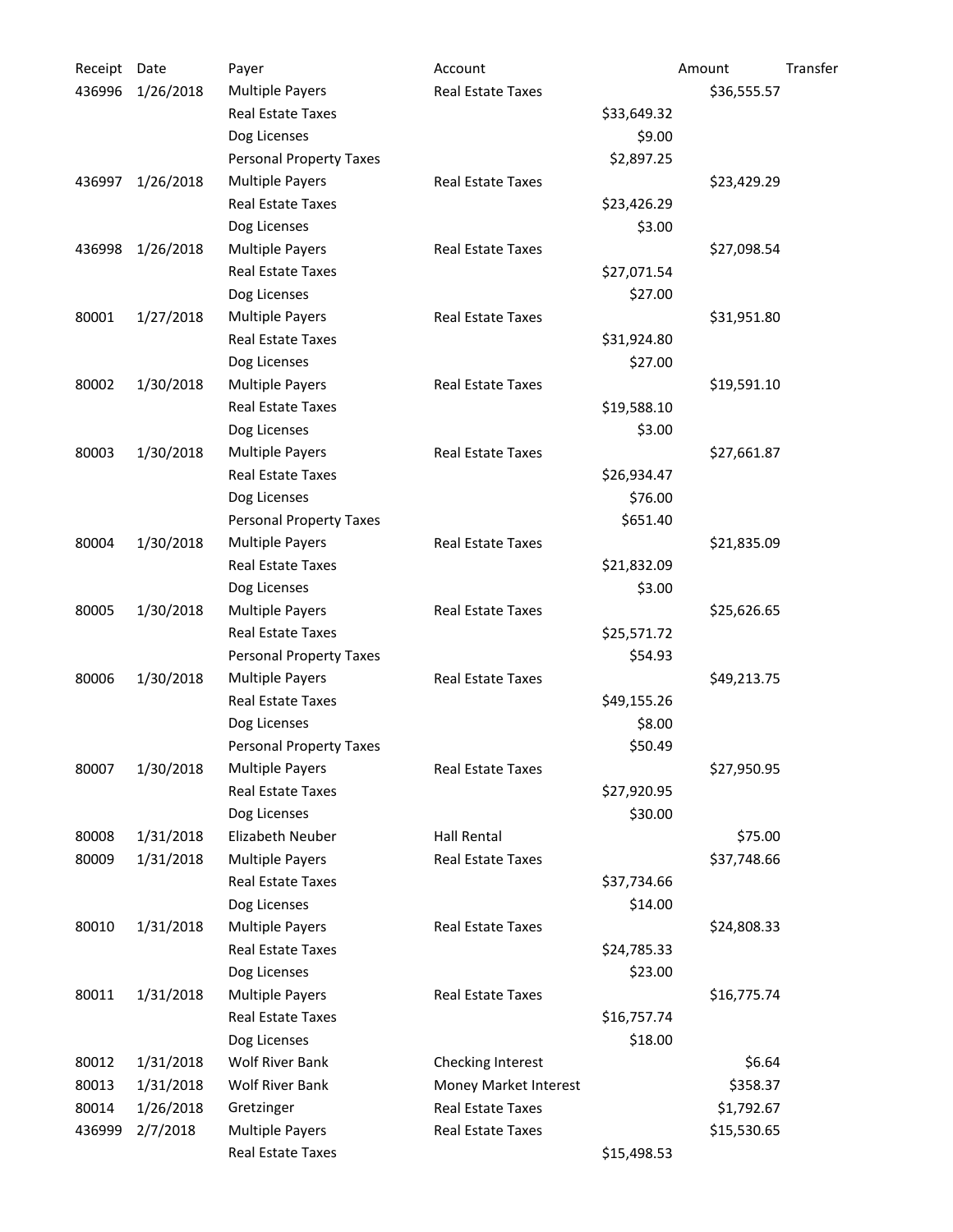| Receipt Date |           | Payer                          | Account                             | Amount      | Transfer     |
|--------------|-----------|--------------------------------|-------------------------------------|-------------|--------------|
|              |           | <b>Personal Property Taxes</b> | \$11.12                             |             |              |
|              |           | Dog Licenses                   | \$21.00                             |             |              |
| 437000       | 2/7/2018  | <b>Multiple Payers</b>         | <b>Real Estate Taxes</b>            | \$23,045.36 |              |
|              |           | <b>Real Estate Taxes</b>       | \$22,473.20                         |             |              |
|              |           | <b>Personal Property Taxes</b> | \$572.16                            |             |              |
| 80015        | 2/18/2018 | <b>DuBois Investments</b>      | <b>Parking Permit</b>               | \$1,368.39  |              |
| 80016        | 2/15/2018 | Waupaca Co. Treasurer          | Dog License Reimbursement           | \$496.30    |              |
| 80017        | 2/16/2018 | Money Market Account           | <b>February Settlement</b>          |             | \$550,000.00 |
| 80018        | 2/26/2018 | Money Market Account           | Payment of town bills               |             | \$38,500.00  |
| 80019        | 2/28/2018 | <b>Wolf River Bank</b>         | Money Market Interest               | \$281.12    |              |
| 80020        | 2/28/2018 | <b>Wolf River Bank</b>         | Checking Interest                   | \$4.74      |              |
| 80021        | 3/18/2018 | Ed Gorman                      | Shed                                | \$25.00     |              |
| 80022        | 3/18/2018 | <b>Robert Mast</b>             | Barn                                | \$7.50      |              |
| 80023        | 3/18/2018 | <b>CFCK Golf</b>               | License                             | \$10.00     |              |
| 80024        | 3/18/2018 | <b>DuBois Investments</b>      | Parking                             | \$1,368.39  |              |
| 80025        | 3/26/2018 | WI DOR                         | Mobile Home Lottery Credit          | \$4,911.32  |              |
| 80026        | 4/2/2018  | <b>DOT</b>                     | <b>Transportation Aids</b>          | \$27,646.70 |              |
| 80027        | 4/11/2018 | Bernie Ritchie                 | Newsletter Ad                       | \$25.00     |              |
| 80028        | 4/11/2018 | Kevin Klotzbuecher             | <b>Building Permit</b>              | \$80.00     |              |
| 80029        | 3/31/2018 | MMA-WRCB                       | Money Market Interest               | \$117.44    |              |
| 80030        | 3/31/2018 | <b>Wolf River Bank</b>         | Checking Interest                   | \$0.49      |              |
| 80031        | 3/21/2018 | Money Market Account           | Payment of town bills               |             | \$23,000.00  |
| 80032        | 4/16/2018 | <b>DuBois Investments</b>      | Parking                             | \$1,368.39  |              |
| 80033        | 4/16/2018 | Becky Bishop                   | Dog license                         | \$13.00     |              |
| 80034        | 4/16/2018 | Becky Bishop                   | Dog license                         | \$6.00      |              |
| 80035        | 5/1/2018  | Frank Klegin                   | Permit                              | \$7.50      |              |
| 80036        | 5/1/2018  | Shawn Buchholz                 | Dog License                         | \$3.00      |              |
| 80037        | 5/1/2018  | <b>MTAW</b>                    | Reimburse of hotel/mileage for conf | \$150.78    |              |
| 80038        | 5/1/2018  | Jennifer Leon                  | <b>Hall Rental</b>                  | \$75.00     |              |
| 80039        | 5/1/2018  | <b>Wepner Farms</b>            | Grain bin permit                    | \$35.00     |              |
| 80040        | 5/1/2018  | David Kusserow                 | <b>Hall Rental</b>                  | \$75.00     |              |
| 80041        | 5/1/2018  | <b>Moeberg Farms</b>           | <b>Hall Rental</b>                  | \$75.00     |              |
| 80042        | 5/20/2018 | Nancy Johnson                  | permit                              | \$7.50      |              |
| 80043        | 5/20/2018 | <b>DuBois Investments</b>      | parking                             | \$1,368.39  |              |
| 80044        | 5/20/2018 | Menn law Firm                  | special assessment                  | \$10.00     |              |
| 80045        | 5/20/2018 | Dept of Admin                  | <b>ATC</b>                          | \$7,232.00  |              |
| 80046        | 4/16/2018 | Money Market Account           | Payment of town bills               |             | \$16,000.00  |
| 80047        | 4/30/2018 | Wolf River Bank                | Money Market Interest               | \$122.06    |              |
| 80048        | 4/30/2018 | <b>Wolf River Bank</b>         | Checking Interest                   | \$0.29      |              |
| 80049        | 4/13/2018 | Waupaca Co                     | Lottery credit                      | \$7,560.72  |              |
| 80050        | 5/21/2018 | Money Market Account           | Payment of town bills               |             | \$25,000.00  |
| 80051        | 5/31/2018 | Heidi Stein                    | Dog license                         | \$3.00      |              |
| 80052        | 5/31/2018 | Solarus                        | Franchise Fee                       | \$24.00     |              |
| 80053        | 5/31/2018 | Bernie Ritchie                 | <b>Building Permit</b>              | \$35.00     |              |
| 80054        | 6/16/2018 | Wayne Rihn                     | Pole Shed                           | \$35.00     |              |
| 80055        | 6/16/2018 | Jill Ritchie                   | <b>Hall Rental</b>                  | \$75.00     |              |
| 80056        | 6/16/2018 | Aimee Dunbar                   | <b>Hall Rental</b>                  | \$75.00     |              |
| 80057        | 6/16/2018 | Shawn Buchholz                 | Patio permit                        | \$25.00     |              |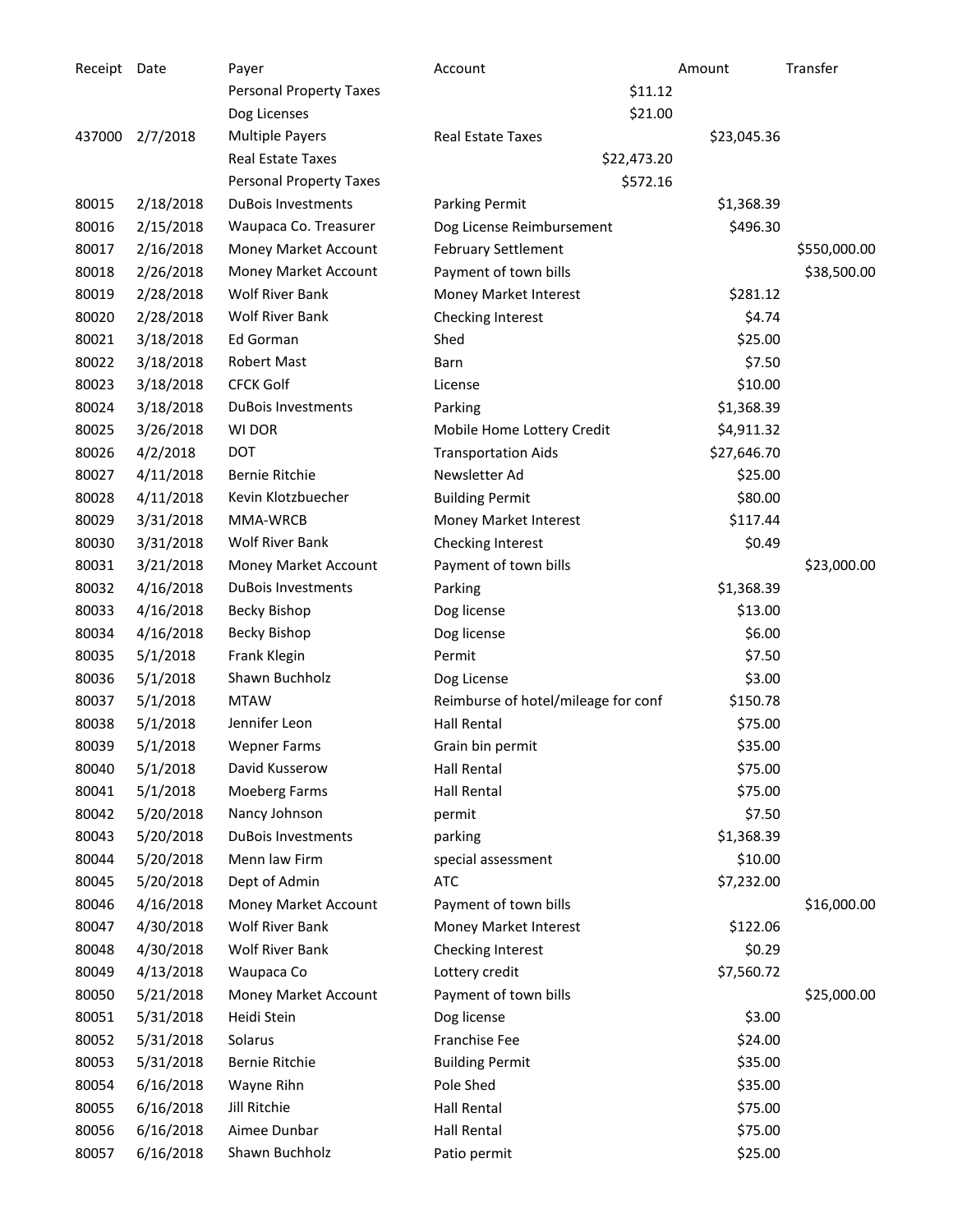| Receipt | Date      | Payer                     | Account                      | Amount      | Transfer    |
|---------|-----------|---------------------------|------------------------------|-------------|-------------|
| 80058   | 6/16/2018 | Frank Klegin              | Pole Shed                    | \$35.00     |             |
| 80059   | 6/16/2018 | Mark Dobberstein          | Pole Shed                    | \$35.00     |             |
| 80060   | 6/16/2018 | Steingraber Farms         | <b>Picnic Permits</b>        | \$6.00      |             |
| 80061   | 6/16/2018 | Menn law Firm             | special assessment           | \$10.00     |             |
| 80062   | 6/16/2018 | <b>DuBois Investments</b> | <b>Parking Permit</b>        | \$1,368.39  |             |
| 80063   | 5/31/2018 | Wolf River Bank           | Checking Interest            | \$0.32      |             |
| 80064   | 5/31/2018 | Wolf River Bank           | Money Market Interest        | \$121.20    |             |
| 80065   | 6/18/2018 | Tara Huebner              | Fire #                       | \$35.00     |             |
| 80066   | 6/18/2018 | Tim Mellin                | Hall Hay                     | \$40.00     |             |
| 80067   | 6/18/2018 | <b>CFCK Golf</b>          | <b>Bartenders</b>            | \$140.00    |             |
| 80068   | 6/18/2018 | <b>NL Fish and Game</b>   | Liquor license               | \$260.00    |             |
| 80069   | 6/18/2018 | Hammertime Construction   | <b>Building Permit</b>       | \$100.00    |             |
| 80070   | 6/18/2018 | <b>Morton Buildings</b>   | <b>Building Permit</b>       | \$100.00    |             |
| 80071   | 6/30/2018 | <b>Wolf River Bank</b>    | Checking Interest            | \$0.28      |             |
| 80072   | 6/30/2018 | <b>Wolf River Bank</b>    | Money Market Interest        | \$107.98    |             |
| 80073   | 7/14/2018 | <b>CFCK Golf</b>          | Liquor license               | \$200.00    |             |
| 80074   | 7/14/2018 | Menn law Firm             | Assessment letter            | \$10.00     |             |
| 80075   | 7/2/2018  | DOT                       | <b>Transportation Aids</b>   | \$27,646.70 |             |
| 80076   | 7/14/2018 | Dept of Admin             | <b>MFL</b>                   | \$617.86    |             |
| 80077   | 7/14/2018 | Michelle Lee              | Hall rental                  | \$75.00     |             |
| 80078   | 7/14/2018 | Chad Kaupf                | <b>Building Permit</b>       | \$130.00    |             |
| 80079   | 7/14/2018 | Michael Young             | <b>Building Permit</b>       | \$25.00     |             |
| 80080   | 6/19/2018 | Money Market Account      | Payment of town bills        |             | \$15,000.00 |
| 80081   | 7/16/2018 | <b>DuBois Investments</b> | Parking                      | \$1,368.39  |             |
| 80082   | 7/16/2018 | St Patrick Parish         | <b>Picnic Permits</b>        | \$6.00      |             |
| 80083   | 7/25/2018 | Lida Hampshire            | 2nd pay pp tax               | \$668.11    |             |
| 80084   | 8/14/2018 | Solarus                   | Franchise Fee                | \$26.13     |             |
| 80085   | 8/14/2018 | <b>NL Fish and Game</b>   | Operator's License           | \$30.00     |             |
| 80086   | 8/14/2018 | <b>United Vet Service</b> | Hall rental                  | \$75.00     |             |
| 80087   | 8/14/2018 | Lee Huebner               | Cattle Shed                  | \$35.00     |             |
| 80088   | 8/14/2018 | Zabel's Sawmill           | Sawmill addition             | \$130.00    |             |
| 80089   | 7/14/2018 | <b>DuBois Investments</b> | Parking                      | \$1,368.39  |             |
| 80090   | 7/31/2018 | Wolf River Bank           | Checking Interest            | \$0.38      |             |
| 80091   | 7/31/2018 | <b>Wolf River Bank</b>    | Money Market Interest        | \$119.71    |             |
| 80092   | 7/17/2018 | Money Market Account      | Payment of town bills        |             | \$20,000.00 |
| 80093   | 7/23/2018 | <b>DOR</b>                | <b>Exempt Computer</b>       | \$11.16     |             |
| 80094   | 8/20/2018 | Ryan Cable                | <b>Building Permit</b>       | \$35.00     |             |
| 80095   | 8/17/2018 | Waupaca Co Treasurer      | <b>August Tax Settlement</b> | \$92,933.40 |             |
| 80096   | 7/23/2018 | WI DOR                    | <b>Shared Revenue</b>        | \$5,862.24  |             |
| 80097   | 7/25/2018 | WI Dept of Admin          | Fire and safety dues         | \$4,862.07  |             |
| 80098   | 8/20/2018 | Josh Brauer               | <b>Building Permit</b>       | \$100.00    |             |
| 80099   | 8/20/2018 | Tara Huebner              | <b>Building Permit</b>       | \$100.00    |             |
| 80100   | 8/20/2018 | <b>CFCK Golf</b>          | Operator's License           | \$30.00     |             |
| 431901  | 9/1/2018  | Sue Worm                  | Hall Rental                  | \$75.00     |             |
| 431902  | 9/1/2018  | <b>RJM Construction</b>   | Access & Fire number         | \$60.00     |             |
| 431903  | 9/1/2018  | Dan Schroeder             | Pole shed building permit    | \$35.00     |             |
| 431904  | 9/16/2018 | <b>Todd Hansen</b>        | <b>Building Permit</b>       | \$35.00     |             |
| 431905  | 9/16/2018 | Dale Meyer                | <b>Building Permit</b>       | \$35.00     |             |
|         |           |                           |                              |             |             |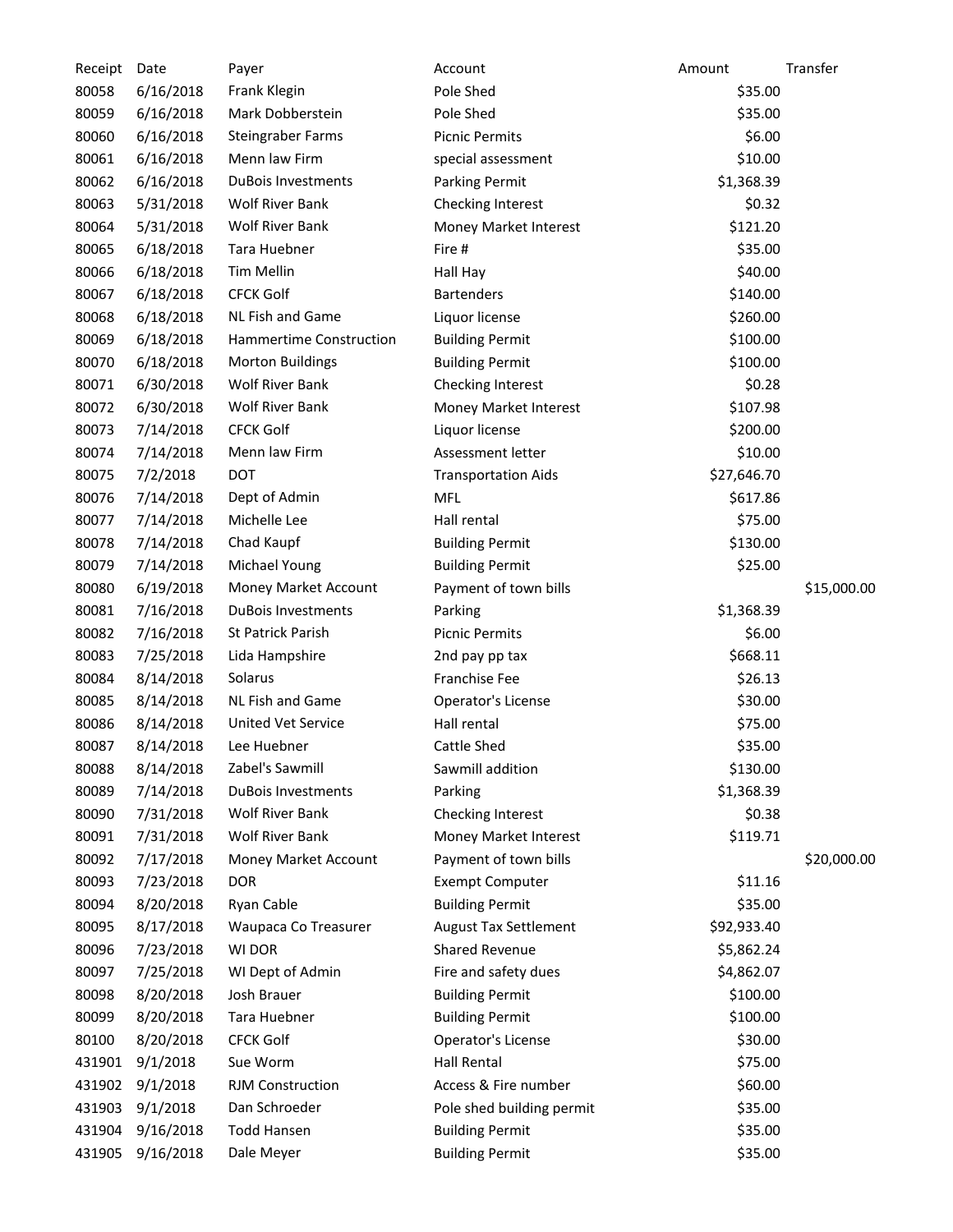| Receipt Date |            | Payer                           | Account                    | Amount      | Transfer     |
|--------------|------------|---------------------------------|----------------------------|-------------|--------------|
| 431906       | 9/16/2018  | David Kusserow                  | <b>Hall Rental</b>         | \$75.00     |              |
| 431907       | 9/16/2018  | <b>DuBois Investments</b>       | Parking Permit             | \$1,368.39  |              |
| 431908       | 8/20/2018  | Money Market Account            | Payment of town bills      |             | \$12,000.00  |
| 431909       | 8/31/2018  | <b>Wolf River Bank</b>          | Checking Interest          | \$0.31      |              |
| 431910       | 8/31/2018  | <b>Wolf River Bank</b>          | Money Market Interest      | \$144.74    |              |
| 431911       | 9/17/2018  | Zachary Barrow                  | <b>Building Permit</b>     | \$857.55    |              |
| 431912       | 9/17/2018  | <b>CFCK Golf</b>                | Class B License            | \$20.00     |              |
| 431913       | 9/18/2018  | Money Market Account            | Payment of town bills      |             | \$25,000.00  |
| 431914       | 10/1/2018  | Pete Lorge                      | <b>Used Culvert</b>        | \$200.00    |              |
| 431915       | 9/21/2018  | Waupaca Co. Treasurer           | 50/50 Culvert Crain Rd     | \$2,663.00  |              |
| 431916       | 10/1/2018  | <b>NEW Title</b>                | RE inquiry letter          | \$10.00     |              |
| 431917       | 9/30/2018  | <b>Wolf River Bank</b>          | Checking Interest          | \$0.53      |              |
| 431918       | 9/30/2018  | <b>Wolf River Bank</b>          | Money Market Interest      | \$158.83    |              |
| 431919       | 10/11/2018 | <b>Rural Mutual Insurance</b>   | <b>WC Refund</b>           | \$434.00    |              |
| 431920       | 10/11/2018 | Sarah Bauer                     | Hall rental                | \$75.00     |              |
| 431921       | 10/11/2018 | Dan Stone                       | Shed building permit       | \$25.00     |              |
| 431922       | 10/1/2018  | <b>DOT</b>                      | <b>Transportation Aids</b> | \$27,646.71 |              |
| 431923       | 10/12/2018 | <b>Waupaca County Treasurer</b> | Dog listing                | \$93.00     |              |
| 431924       | 10/15/2018 | Aaron Drewencu                  | Shed                       | \$25.00     |              |
| 431925       | 10/15/2018 | <b>Waupaca County Treasurer</b> | Ruckdashel Cemetary        | \$40.00     |              |
| 431926       | 10/15/2018 | <b>Waupaca County Treasurer</b> | <b>Emmanuel Cemetary</b>   | \$35.00     |              |
| 431927       | 10/15/2018 | Jim Hawkinson                   | Driveway/Culvert           | \$125.00    |              |
| 431928       | 10/15/2018 | <b>Moeberg Farms</b>            | <b>Hall Rental</b>         | \$75.00     |              |
| 431929       | 10/15/2018 | <b>DuBois Investments</b>       | <b>Parking Permit</b>      | \$1,484.17  |              |
| 431930       | 10/16/2018 | Money Market Account            | Payment of town bills      |             | \$5,000.00   |
| 431931       | 11/19/2018 | <b>DuBois Investments</b>       | Parking                    | \$1,484.17  |              |
| 431932       | 11/19/2018 | St Pats Cemetary                | Co pay for cemetary        | \$100.00    |              |
| 431933       | 11/19/2018 | <b>Karen Smiles</b>             | RE payment                 | \$429.00    |              |
| 431934       | 11/19/2018 | <b>Rural Mutual Insurance</b>   | Premium refund             | \$828.00    |              |
| 431935       | 11/19/2018 | Solarus                         | Franchise Fee              | \$26.00     |              |
| 431936       | 11/2/2018  | Money Market Account            | Payment of MCC bill        |             | \$3,000.00   |
| 431937       | 10/31/2018 | <b>Wolf River Bank</b>          | Checking Interest          | \$0.45      |              |
| 431938       | 10/31/2018 | <b>Wolf River Bank</b>          | Money Market Interest      | \$173.44    |              |
| 431940       | 11/19/2018 | Vaughn Schultz                  | <b>Building Permit</b>     | \$35.00     |              |
| 431941       | 11/19/2018 | Vaughn Schultz                  | <b>Building Permit</b>     | \$35.00     |              |
| 431942       | 11/19/2018 | Randy Wege                      | <b>Building Permit</b>     | \$35.00     |              |
| 431943       | 11/19/2018 | Dailey Construction             | Knoespel building permit   | \$596.60    |              |
| 431944       | 11/19/2018 | Dailey Construction             | Prahl permit               | \$717.50    |              |
| 431945       | 11/19/2018 | State of Wi                     | <b>Shared Revenue</b>      | \$33,219.38 |              |
| 431946       | 11/21/2018 | Money Market Account            | Payment of town bills      |             | \$291,796.49 |
| 431947       | 11/26/2018 | Money Market Account            | Payment of town bills      |             | \$30,000.00  |
| 431948       | 11/30/2018 | <b>Wolf River Bank</b>          | Money Market Interest      | \$114.89    |              |
| 431949       | 11/30/2018 | <b>Wolf River Bank</b>          | Checking Interest          | \$3.42      |              |
| 431950       | 12/21/2018 | <b>DuBois Investments</b>       | Parking                    | \$1,484.17  |              |
| 431951       | 12/17/2018 | Karen Bennett                   | <b>Hall Rental</b>         | \$75.00     |              |
| 431952       | 12/17/2018 | Amber Leon                      | <b>Hall Rental</b>         | \$75.00     |              |
| 431953       | 12/17/2018 | Money Market Account            | Payment of town bills      |             | \$30,000.00  |
| 431954       | 12/17/2018 | <b>Christine Young</b>          | Hall Rental                | \$75.00     |              |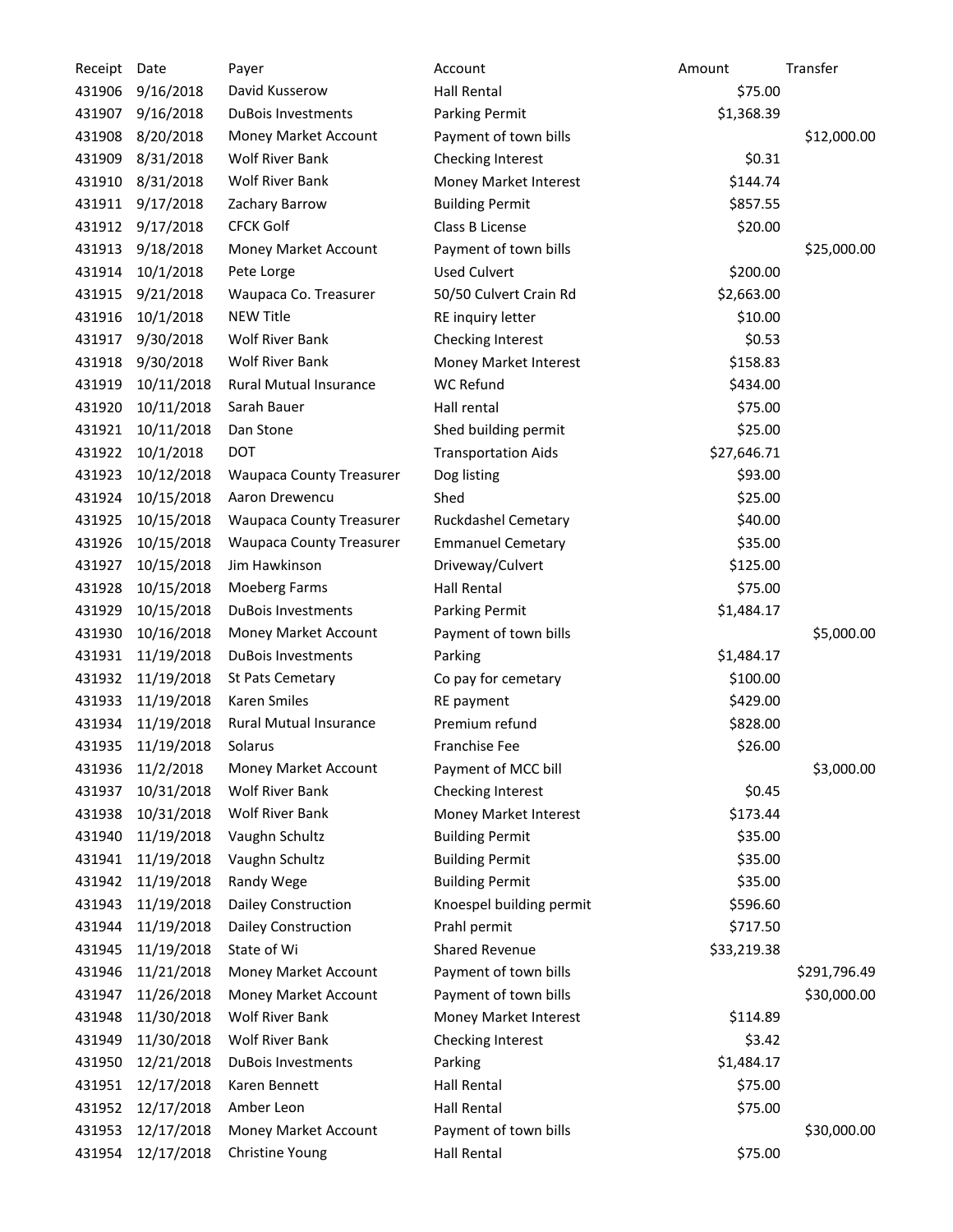| Receipt | Date       | Payer                          | Account                  |             | Amount      | Transfer |
|---------|------------|--------------------------------|--------------------------|-------------|-------------|----------|
| 431955  | 12/17/2018 | <b>Multiple Payers</b>         | Real Estate Taxes        |             | \$22,882.56 |          |
| 431956  | 12/17/2018 | <b>Multiple Payers</b>         | Real Estate Taxes        |             | \$28,533.35 |          |
|         |            | <b>Real Estate Taxes</b>       |                          | \$28,503.52 |             |          |
|         |            | Dog Licenses                   |                          | \$3.00      |             |          |
|         |            | <b>Personal Property Taxes</b> |                          | \$26.83     |             |          |
| 431957  | 12/17/2018 | <b>Multiple Payers</b>         | <b>Real Estate Taxes</b> |             | \$31,304.21 |          |
|         |            | <b>Real Estate Taxes</b>       |                          | \$31,292.21 |             |          |
|         |            | Dog Licenses                   |                          | \$12.00     |             |          |
| 431958  | 12/17/2018 | <b>Multiple Payers</b>         | <b>Real Estate Taxes</b> |             | \$24,049.40 |          |
|         |            | <b>Real Estate Taxes</b>       |                          | \$24,028.86 |             |          |
|         |            | <b>Personal Property Taxes</b> |                          | \$14.54     |             |          |
|         |            | Dog Licenses                   |                          | \$6.00      |             |          |
| 431959  | 12/17/2018 | <b>Multiple Payers</b>         | <b>Real Estate Taxes</b> |             | \$22,523.27 |          |
|         |            | <b>Real Estate Taxes</b>       |                          | \$22,488.88 |             |          |
|         |            | <b>Personal Property Taxes</b> |                          | \$19.39     |             |          |
|         |            | Dog Licenses                   |                          | \$15.00     |             |          |
| 431960  | 12/17/2018 | Rogalski                       | <b>Real Estate Taxes</b> |             | \$364.03    |          |
| 431961  | 12/21/2018 | <b>Multiple Payers</b>         | Real Estate Taxes        |             | \$32,756.00 |          |
|         |            | <b>Real Estate Taxes</b>       |                          | \$32,491.11 |             |          |
|         |            | <b>Personal Property Taxes</b> |                          | \$261.89    |             |          |
|         |            | Dog Licenses                   |                          | \$3.00      |             |          |
| 431962  | 12/21/2018 | <b>Multiple Payers</b>         | <b>Real Estate Taxes</b> |             | \$6,673.70  |          |
| 431963  | 12/26/2018 | <b>S&amp;S Excavating</b>      | <b>Town Truck</b>        |             | \$5,500.00  |          |
| 431964  | 12/26/2018 | <b>Multiple Payers</b>         | Real Estate Taxes        |             | \$30,922.93 |          |
|         |            | <b>Real Estate Taxes</b>       |                          | \$30,905.93 |             |          |
|         |            | Dog Licenses                   |                          | \$17.00     |             |          |
| 431965  | 12/26/2018 | <b>Multiple Payers</b>         | Real Estate Taxes        |             | \$57,004.09 |          |
|         |            | Real Estate Taxes              |                          | \$56,985.09 |             |          |
|         |            | Dog Licenses                   |                          | \$19.00     |             |          |
| 431966  | 12/26/2018 | <b>Multiple Payers</b>         | <b>Real Estate Taxes</b> |             | \$36,394.73 |          |
|         |            | <b>Real Estate Taxes</b>       |                          | \$36,217.60 |             |          |
|         |            | <b>Personal Property Taxes</b> |                          | \$177.13    |             |          |
| 431967  | 12/26/2018 | <b>Multiple Payers</b>         | <b>Real Estate Taxes</b> |             | \$27,352.37 |          |
| 431968  | 12/26/2018 | <b>Multiple Payers</b>         | <b>Real Estate Taxes</b> |             | \$45,780.74 |          |
|         |            | <b>Real Estate Taxes</b>       |                          | \$45,762.85 |             |          |
|         |            | <b>Personal Property Taxes</b> |                          | \$17.89     |             |          |
| 431969  | 12/26/2018 | <b>Multiple Payers</b>         | <b>Real Estate Taxes</b> |             | \$37,147.72 |          |
|         |            | <b>Real Estate Taxes</b>       |                          | \$33,944.64 |             |          |
|         |            | <b>Personal Property Taxes</b> |                          | \$3,200.08  |             |          |
|         |            | Dog Licenses                   |                          | \$3.00      |             |          |
| 431970  | 12/26/2018 | <b>Multiple Payers</b>         | <b>Real Estate Taxes</b> |             | \$56,141.10 |          |
|         |            | <b>Real Estate Taxes</b>       |                          | \$56,135.10 |             |          |
|         |            | Dog Licenses                   |                          | \$6.00      |             |          |
| 431971  | 12/26/2018 | <b>Multiple Payers</b>         | <b>Real Estate Taxes</b> |             | \$5,085.45  |          |
|         |            | Real Estate Taxes              |                          | \$5,044.45  |             |          |
|         |            | Dog Licenses                   |                          | \$41.00     |             |          |
| 431972  | 12/27/2018 | <b>Multiple Payers</b>         | <b>Real Estate Taxes</b> |             | \$48,583.68 |          |
|         |            | <b>Real Estate Taxes</b>       |                          | \$48,568.68 |             |          |